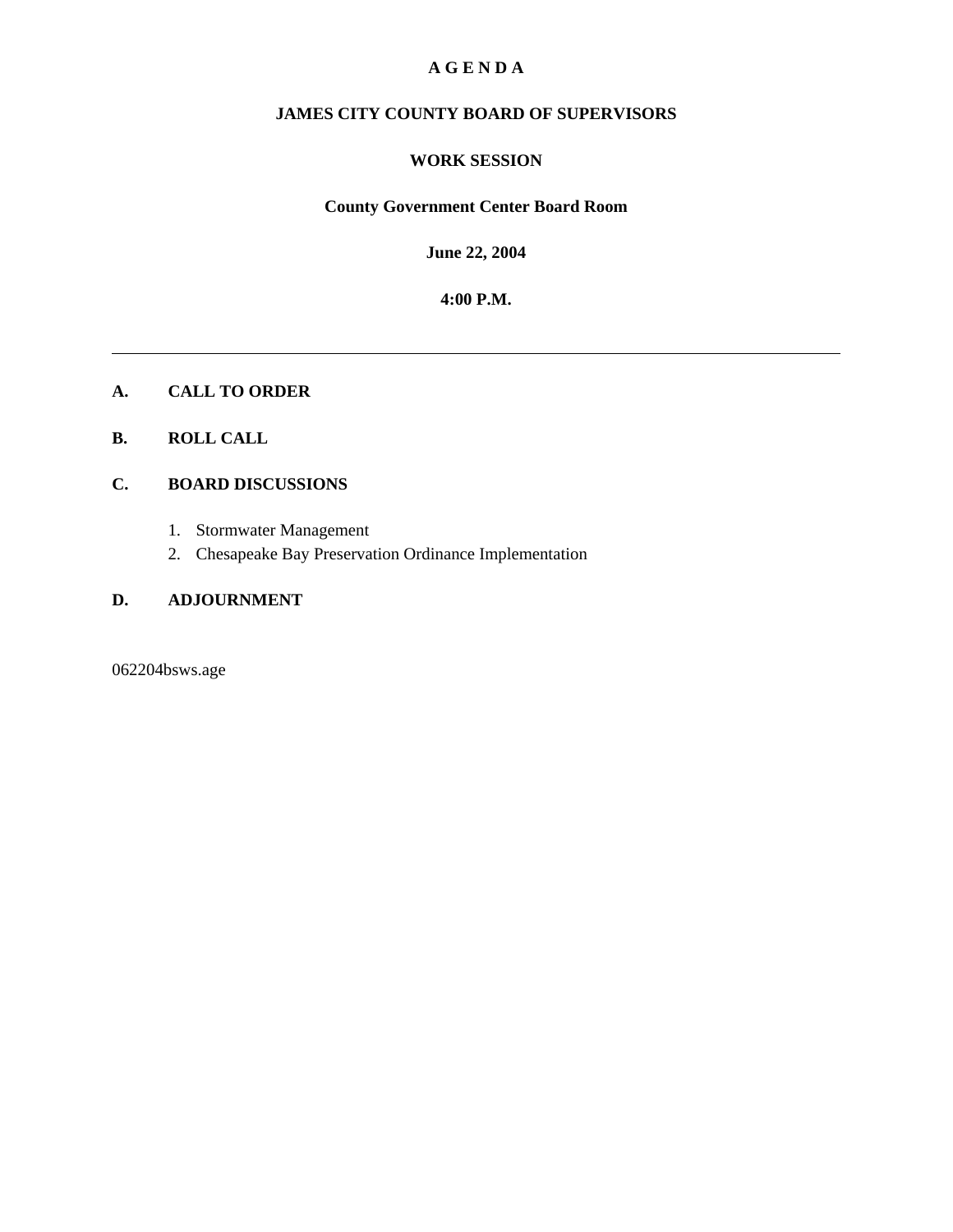#### **M E M O R A N D U M**

| DATE:           | June 22, 2004                         |
|-----------------|---------------------------------------|
| TO:             | The Board of Supervisors              |
| FROM:           | John T. P. Horne, Development Manager |
| <b>SUBJECT:</b> | Stormwater Management                 |
|                 |                                       |

During the Board's retreat in January 2004, staff summarized a variety of issues related to stormwater funding options in the County. This memorandum presents that information and additional information to respond to more recent Board comments. Prior to the January retreat, this matter was discussed with the Board of Supervisors in November 2002 and January 2003, with the presentation of a report from AMEC Earth and Environmental, Inc., titled, "Phase II - Evaluation of Funding Alternatives and Program Action Plan." In that report, the consultant presented a number of recommendations concerning the scope and structure of a stormwater management program in James City County and a recommended funding strategy. At the retreat, the Board instructed the County Administrator to include funding for the necessary work to establish a stormwater utility structure in FY 05. As presented at the June 8 Board meeting, staff is recommending the attached scope of work for the Phase III study.

#### PROGRAM

Attached is material provided to the Board in 2003 that outlines the stormwater management program and approximate cost for that program in James City County. The attached chart identifies approximately \$1.3 to \$1.7 million per year starting in FY 05. A series of assumptions are made, however, in presenting these costs that the Board should note. The assumptions are as follows:

- In FY 05 there is start-up money for consulting costs to establish a stormwater utility \$300,000;
- The program assumes the gradual assumption of routine and nonroutine maintenance of privately owned stormwater management facilities in the County - \$190,000 to \$470,000 per year;
- The program assumes two to three additional staff to operate the expanded program \$50,000 \$170,000 per year; and
- The program assumes land purchase funding above Greenspace and Purchase of Development Rights (PDR) funding - \$100,000 per year.

The attached portion of Section 3, including Table 3-1 (revised), contains the best current information on **current and proposed** stormwater spending in personnel, administrative, and capital construction for FY 2004- 08.

- **Current Spending**  See "Existing Program Elements" and Table 1-1.
- **Proposed Spending**  See "New Programs Elements."

In general, Table 3-1 assumes that the "New Program Elements" would be funded by the stormwater utility. The final policy decisions by the Board on the initial program of the utility are proposed to be made during the Phase III study. This program also shows all capital funding for stormwater transferring to the utility in FY 06. **No new funding** for stormwater is included in the projected FY 06 Budget. Table 1-1 provides the details used to allocate current personnel costs to stormwater management.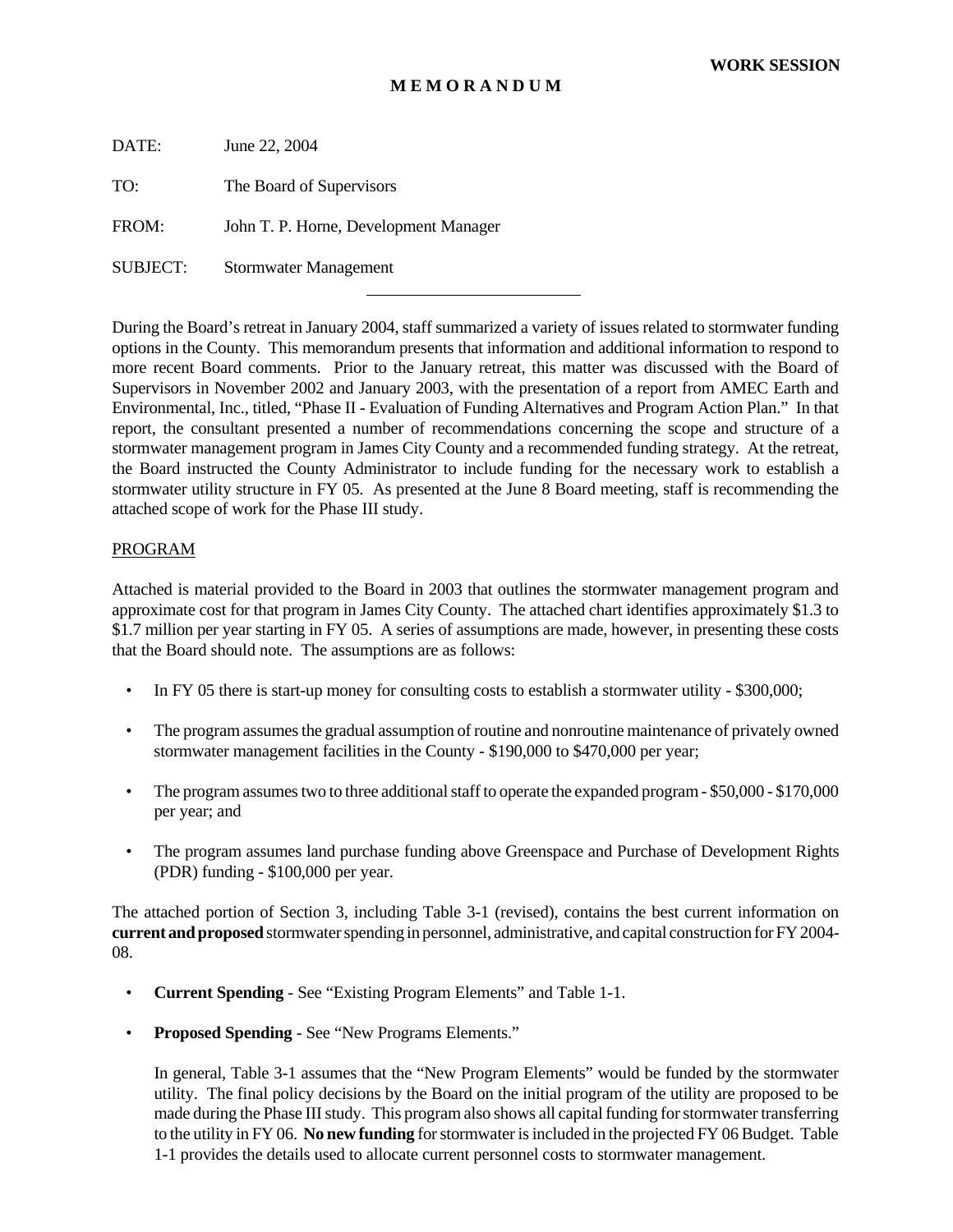Stormwater Management June 22, 2004 Page 2

#### TIMING

Staff's recommendation to begin the utility design process at this time is driven by two factors. The first is the long lead time to engage in an inclusive, transparent, and rigorous analysis of the parameters of a utility in James City County. The design process is expected to be approximately 12 months and will provide information for use in the FY 06 Budget process. Once a utility is started, revenue generation is not immediate, so funding of necessary stormwater management functions may need to continue from the General Fund in the early stages. **New funding for stormwater management in the FY 05 Budget is limited to the funding necessary for this process only. No new funding is projected for FY 06.** The second factor is the assumption by staff that with the funding for the utility design approved in FY 05 Budget, the Board had agreed to undertake the utility design in FY 05.

Even if an acceptable utility design is completed in FY 05, timing of actual start-up continues to be the prerogative to the Board.

#### FUNDING ALTERNATIVES

Attached is the section of the AMEC report dealing with funding alternatives. While the AMEC recommendation was for the establishment of a stormwater utility, this material also discusses the advantages and disadvantages of a variety of other funding sources.

Pages 4-7 and 4-8 of Section 4 discuss the ability of a stormwater utility to include **credit or offsets** for neighborhoods that perform all or part of the functions of the utility in their neighborhood. That flexibility is not available with the use of General Fund tax financing. The specific policies dealing with these credits will be set by the Board during Phase III.

#### ORGANIZATIONAL STRUCTURE

No firm decisions have been made about the organizational structure to run the stormwater functions in the County. Development Management has been the department responsible for this issue to date. With the establishment of the Department of General Services, with some limited drainage maintenance funding, that department may also assume a role. The Phase II report contained some recommendations of organizational structure and staff intends to revisit this issue during the Phase III time frame. The proposed program in Table 3-1 includes costs for two to three additional staff for the utility.

County and AMEC staff will be available at the Work Session.

John T. P. Horne

\_\_\_\_\_\_\_\_\_\_\_\_\_\_\_\_\_\_\_\_\_\_\_\_\_\_\_\_\_\_\_\_\_

JTPH/gs stormh2o.062204.mem

**Attachments**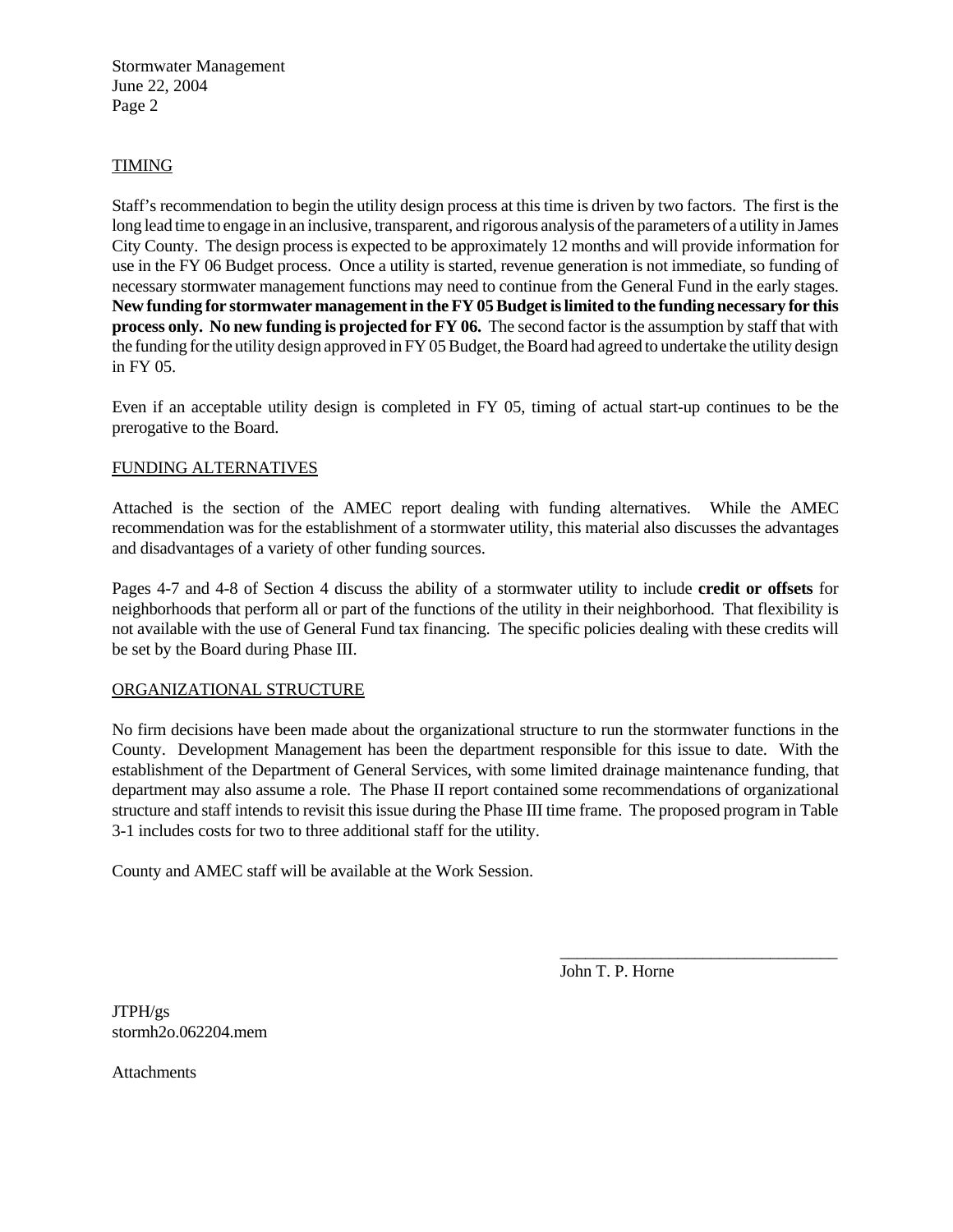#### **M E M O R A N D U M**

DATE: June 22, 2004

TO: The Board of Supervisors

FROM: Darryl E. Cook, Environmental Director

SUBJECT: Chesapeake Bay Preservation Ordinance Implementation 

On November 25, 2003, the Board adopted amendments to the Chesapeake Bay Preservation Ordinance, Chapter 23 of the County Code, which became effective on January 1, 2004. The amended Ordinance contained some significant changes related to the Resource Protection Area (RPA) provisions and the exception process. At a Work Session just before adoption of the amendments, the Board requested that it be kept informed regarding the implementation of the amendments. This Work Session is intended to update the Board on the implementation to date and present some suggestions for improvement.

The major change to the Ordinance is related to the identification of water bodies with perennial flow. These water bodies, which flow year-round, are to be protected with a 100-foot buffer of undisturbed natural vegetation and are termed the RPA buffer. Prior to the revisions, perennial streams were identified as the solid blue-lined streams on the USGS quadrangle maps. The amended Ordinance requires that perennial flow be determined based on the basis of a site-specific field evaluation. The process involves the submission of a perennial flow evaluation as part of the development review process. This information is evaluated by the Environmental Division staff. Once perennial status is determined, RPA buffers are established as necessary and the information is mapped to update the existing County RPA map. To date, 33 stream evaluations have been submitted and reviewed for single-family building permit applications and four for subdivision projects. Additional information will be presented at the Work Session regarding the process as well as a proposal for mapping the streams on a proactive basis by the County, which would simplify and speed up the processing of applications.

The Ordinance states that persons wishing to use or develop a site must submit a perennial stream evaluation using one of the County or State approved methods. These are in-field methods that have been approved by the Chesapeake Bay Local Assistance Board. Two of the methods are termed field indicator protocols: one is the North Carolina method and the other is the Fairfax method. These methods require that a stream be evaluated on a number of factors that can indicate perennial flow and then a total score is developed based on these observations. Then the score is evaluated against a threshold number to assess whether the stream has perennial flow. The State's guidance recommends that these methods be tested and calibrated in each jurisdiction because of the variability in geologic and physiographic conditions around the State. The calibration of these methods has been the subject of a committee of professionals that perform these determinations. The recommendations of this committee regarding threshold numbers and the perennial stream identification process in general will be presented. In addition, in an attempt to ensure a more uniform application of the protocols, staff sponsored a two-day training session for staff and local professionals on June 3-4.

The exception process was amended to require that certain exceptions to the Ordinance could no longer be made administratively by staff but by a Board process following a Public Hearing. The Chesapeake Bay Board comprised of members of the Wetlands Board has to date heard two exception requests, both for subdivision projects.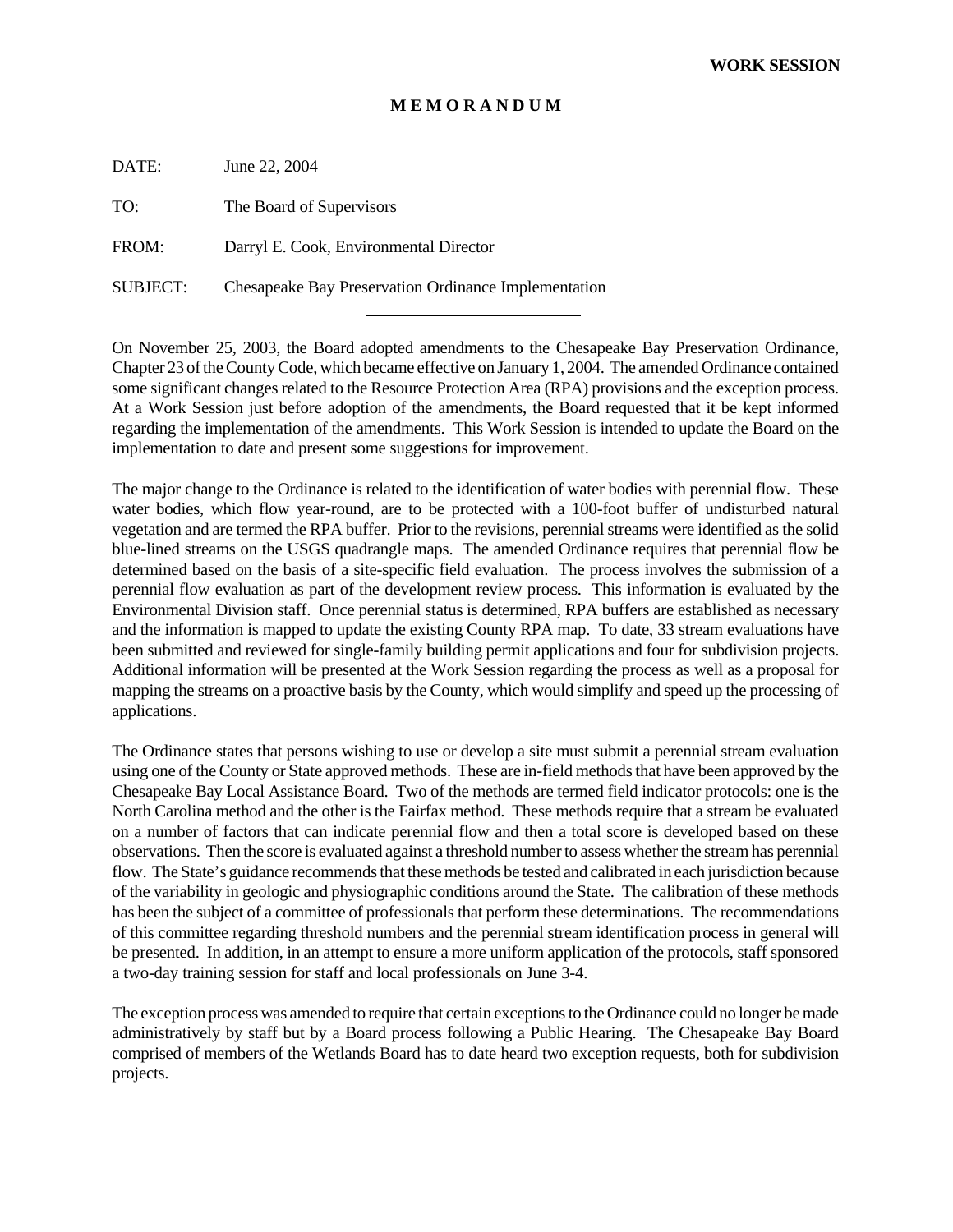Chesapeake Bay Preservation Ordinance Implementation June 22, 2004 Page 2

Staff and members of the Stream Professionals Committee will be available to answer questions. If Board members have other specific issues they would like to discuss at the Work Session, please contact me and I will attempt to address those issues.

Darryl E. Cook

\_\_\_\_\_\_\_\_\_\_\_\_\_\_\_\_\_\_\_\_\_\_\_\_\_\_\_\_\_\_\_\_\_

\_\_\_\_\_\_\_\_\_\_\_\_\_\_\_\_\_\_\_\_\_\_\_\_\_\_\_\_\_\_\_\_\_

CONCUR:

John T. P. Horne

DEC/gs chesimplem.mem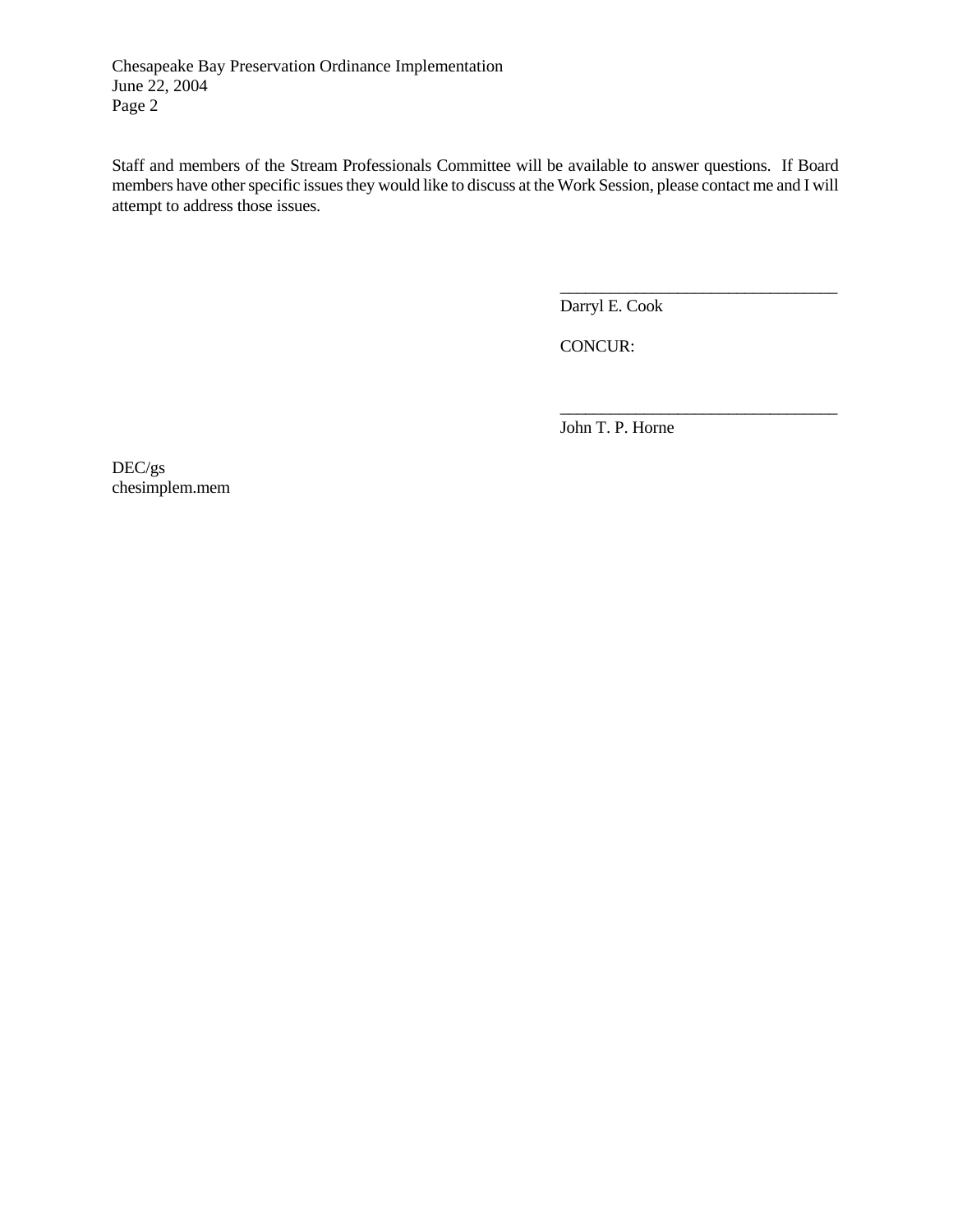# **SECTION 3 PLANNED PROGRAM**

This section identifies and organizes the program needs and issues of Section 2 into a recommended stormwater program, including projected program costs.

# **OVERVIEW OF PLANNED PROGRAM**

After completing a review of the priorities and needs identified through the assistance of the Stormwater Advisory Committee and County staff interviews, AMEC identified key operational impacts that should be addressed in a comprehensive stormwater program for James City County. This section summarizes the potential initiatives that must be considered in developing the long-term program.

For this funding feasibility project, it is important to evaluate the overall costs and impacts of a county-wide stormwater management program, not just those specific to Powhatan Creek. Preparation of watershed management plans should be planned for the other 14 county watersheds and sub-watersheds, with the study for Yarmouth Creek currently being done at a cost of \$70,000. The recommended stormwater improvements for these additional 14 watersheds are expected to be similar to though on a smaller scale than, those of Powhatan Creek. However, even at one-quarter the cost of CWP's Powhatan Creek recommendations, each additional watershed management plan could add \$75,000 per year (and increased capital expenditures) to the overall county stormwater management budget.

In addition to the recommendations in the watershed management plans being prepared by the County, the stormwater program for the County needs to consider the impact of the requirements resulting from the Environmental Protection Agency (EPA) National Pollutant Discharge Elimination System (NPDES) Phase II regulations. In December 1999, EPA published the Phase II Final Rule, which named James City County, among several Virginia jurisdictions, as needing to submit a stormwater management plan to the regulatory authority for permit coverage no later than March 10, 2003. The Virginia Department of Environmental Quality (VDEQ) has primacy over the Phase II program in Virginia and has recently developed a draft General Permit for Virginia's Phase II permit applicants. The NPDES Phase II program centers on the identification and implementation of Best Management Practices (BMPs) to address the program's six minimum control measures. These control measures include: public education and outreach programming; public involvement and participation programming; development of an illicit discharge detection and elimination program; a construction site stormwater management program; a post construction stormwater management program: and a municipal operations "good housekeeping" protocol dealing with pollution prevention at municipally owned and operated facilities. An estimate of the additional costs are incorporated into the stormwater operating and funding program.

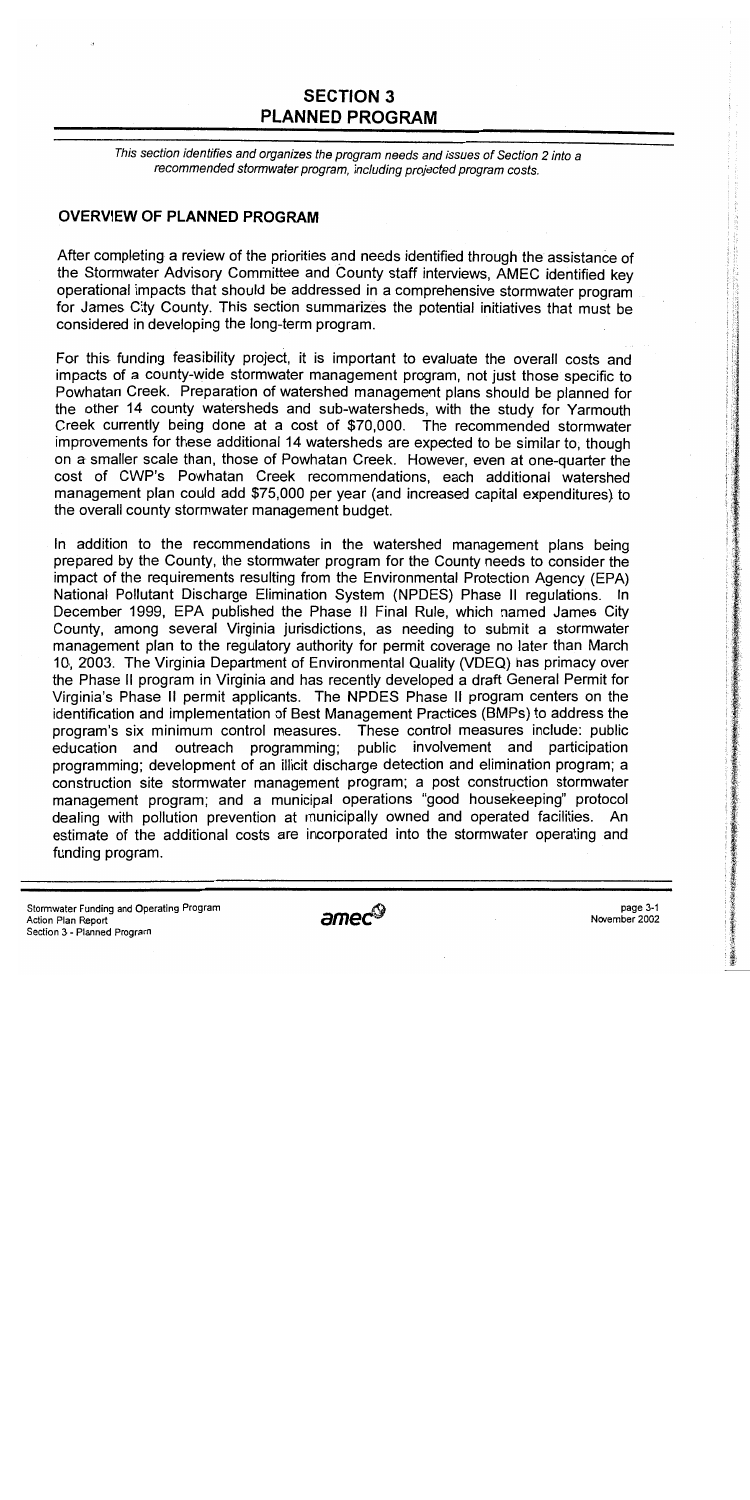Currently. JCC has a small staff dedicated to developing and enforcing stormwaterrelated ordinances. The vast majority (99%) of BMPs located in the County are privately owned. The County performs routine inspections and monitoring of BMPs and oversees a small BMP restoration program, but does not install or maintain stormwater control facilities. To implement the enhanced Stormwater Policy and watershed management plans, as recommended by the Center for Watershed Protection, the County will have to increase staff, revise ordinances, provide maintenance services. perform public outreach, construct and operate regional stormwater facilities, and raise operating and capital monies.

Table 3-1 represents a translation of the program priorities into broad program elements. These elements represent the general direction and emphasis of the new stormwater program. Cost estimates are based on information developed for other James City County reports and on past experience in other communities, as applied to James City County.

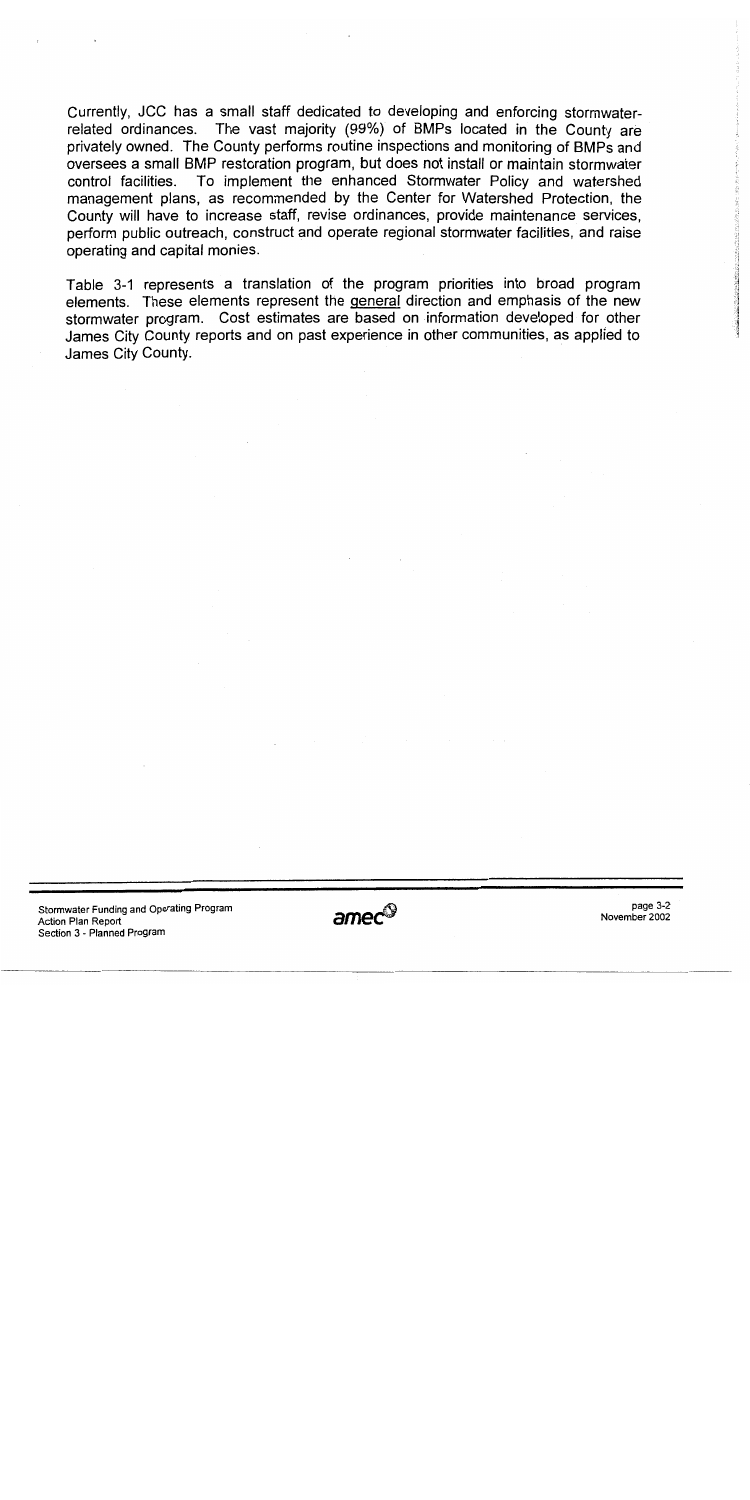| Enhancements | CAPITAL EXPENDITURES   | 9. Restore Impaired Stream Segments<br>10. Construct Regional SW Facilities<br>11. Install Watershed-Related Signs<br>12. Purchase/Preserve Land   | FINANCE & ADMINISTRATION | 14. Costs for SW Program Management<br>13. Develop SW Funding Structure                                | REGULATION & ENFORCEMENT                | 15. Implement New Planning Policies and<br>Regulations | 16. Comply with NPDES Phase II |
|--------------|------------------------|----------------------------------------------------------------------------------------------------------------------------------------------------|--------------------------|--------------------------------------------------------------------------------------------------------|-----------------------------------------|--------------------------------------------------------|--------------------------------|
|              |                        | П                                                                                                                                                  |                          |                                                                                                        | □                                       | П                                                      |                                |
| Program      | ENGINEERING & PLANNING | 1. Continue Watershed Planning Studies<br>3. Add Stormwater Management Staff<br>2. Perform Stormwater Retrofits<br>l Tools<br>4. Improved Technica | OPERATION & MAINTENANCE  | treach/Education<br>ompliance<br>5. Monitor Program C<br>6. Maintain Database<br>7. Increase Public Ou | Program (Routine)<br>8. BMP Maintenance | 8a. BMP Maintenance Program (Non-<br>Routine)          |                                |
|              |                        |                                                                                                                                                    |                          |                                                                                                        |                                         |                                                        |                                |

 $\mathbf{I}$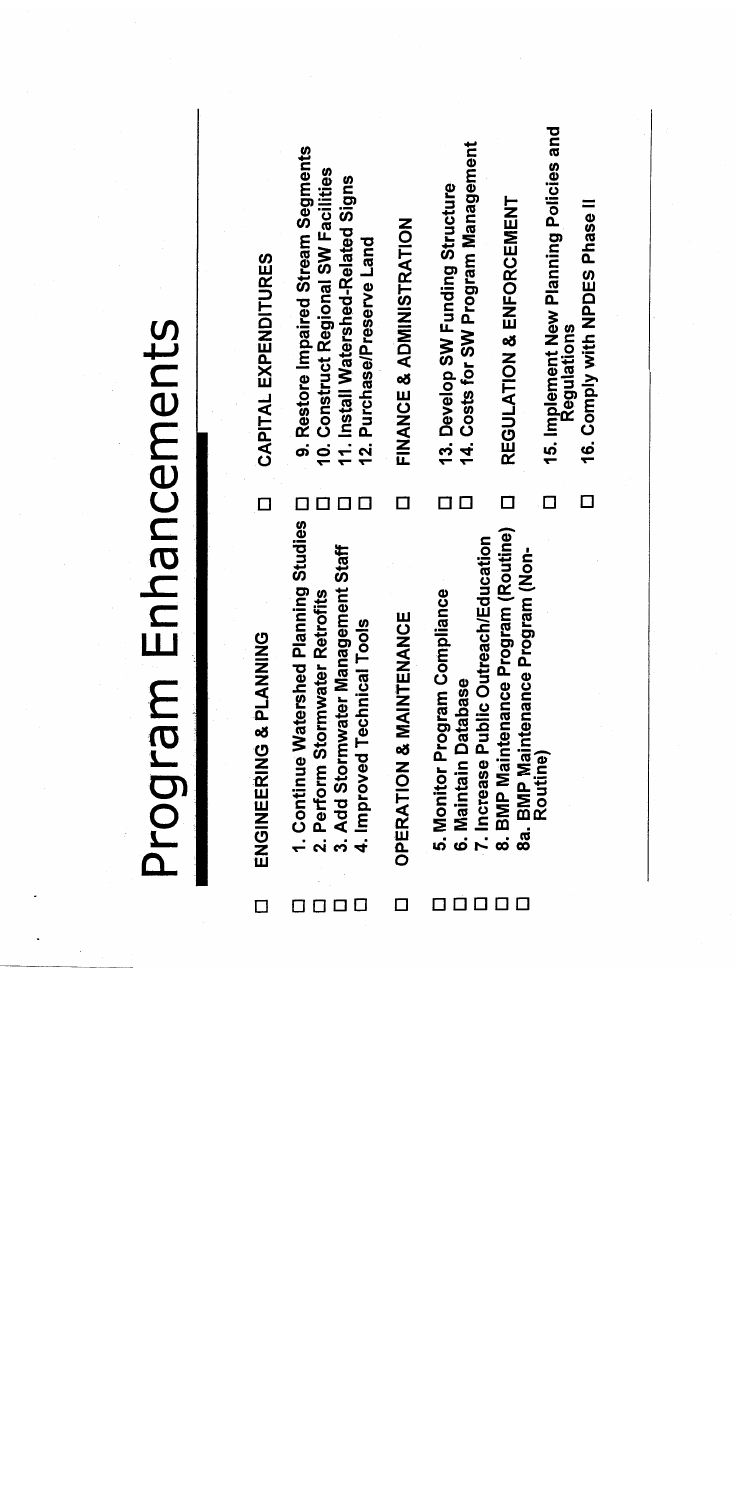Table 3-1 (Revised)

|                                         | $\frac{0}{0}$ | Year <sub>2</sub> | Year 3          | Year 4          | Year 5          |
|-----------------------------------------|---------------|-------------------|-----------------|-----------------|-----------------|
| Stormwater Program Cost Estimates       | FY 06         | FY 05             | FY 06           | FY 07           | FY 08           |
|                                         |               | x1000             | x1000           | $$ \times 1000$ | $$ \times 1000$ |
|                                         |               |                   |                 |                 |                 |
| NEW PROGRAM ELEMENTS                    |               |                   |                 |                 |                 |
| ENGINEERING & PLANNING                  |               |                   |                 |                 |                 |
| 1. Continue Watershed Planning Studies  | 2.6           | 40                | 40              | 40              | 40              |
| 2. Perform Stormwater Retrofits         | 5.0           | 60                | 75              | 90              | 105             |
| 3. Add Stormwater Management Staff      | 3.3           | 50                | 50              | 50              | 50              |
| 4. Improved Technical Tools             | 0.3           | 5                 | 5               | 5               | 5               |
| <b>OPERATION &amp; MAINTENANCE</b>      |               |                   |                 |                 |                 |
| 5. Monitor Program Compliance           | 1.0           | 15                | 15              | 15              | 15              |
| 6. Maintain Database                    | 0.3           | $\overline{5}$    | 5               | 5               | 15              |
| 7. Increase Public Outreach/Education   | 3.0           | 45                | $\overline{45}$ | 45              | 45              |
| 8. BMP Maintenance Program (Routine)    | 4.6           | 40                | 70              | 100             | 120             |
| 8a. BMP Maintenance Program (Non-       |               |                   |                 |                 |                 |
| Routine)                                | 13.2          | 150               | 200             | 250             | 350             |
| <b>CAPITAL EXPENDITURES</b>             |               |                   |                 |                 |                 |
| 9. Restore Impaired Stream Segments     | 8.3           | 100               | 125             | 150             | 175             |
| 10. Construct Regional SW Facilities    | 33.0          | 250               | 500             | 500             | 500             |
| 11. Install Watershed-Related Signs     | 0.3           | 10                | 5               | 5               | 5               |
| 12. Purchase/Preserve Land              | 6.6           | 100               | 100             | 100             | 100             |
| <b>FNANCE &amp; ADMINISTRATION</b>      |               |                   |                 |                 |                 |
| 13. Develop SW Funding Structure        | 3.3           | 300               | 50              |                 |                 |
| 14. Costs for SW Program Management     | 7.9           | 50                | 120             | 120             | 120             |
| <b>REGULATION &amp; ENFORCEMENT</b>     |               |                   |                 |                 |                 |
| 15. Implement New Planning Policies and |               |                   |                 |                 |                 |
| Regulations                             | 0.7           | 10                | 10              | 10              | 10              |
| 16. Comply with NPDES Phase II          | 6.6           | 100               | 100             | 100             | 100             |
| TOTAL NEW PROGRAM                       | 100           | 1330              | 1515            | 1585            | 1755            |
|                                         |               |                   |                 |                 |                 |
| EXISTING PROGRAM ELEMENTS               |               |                   |                 |                 |                 |
| <b>ADMINSTRATION &amp; OVERHEAD</b>     | 38            | 38                | 38              | 38              | 38              |
| ENVIRONMENTAL DIVISION                  | 500           | 500               | 500             | 500             | 500             |
| <b>CAPITAL PROJECTS</b>                 | 420           | 80                | $\mathbf{0}$    | $\Omega$        | $\bf{0}$        |
| TOTAL EXISTING PROGRAM                  | 958           | 618               | 538             | 538             | 538             |
|                                         |               |                   |                 |                 |                 |
| TOTAL NEW & EXISTING PROGRAMS           | 958           | 1948              | 2053            | 2123            | 2293            |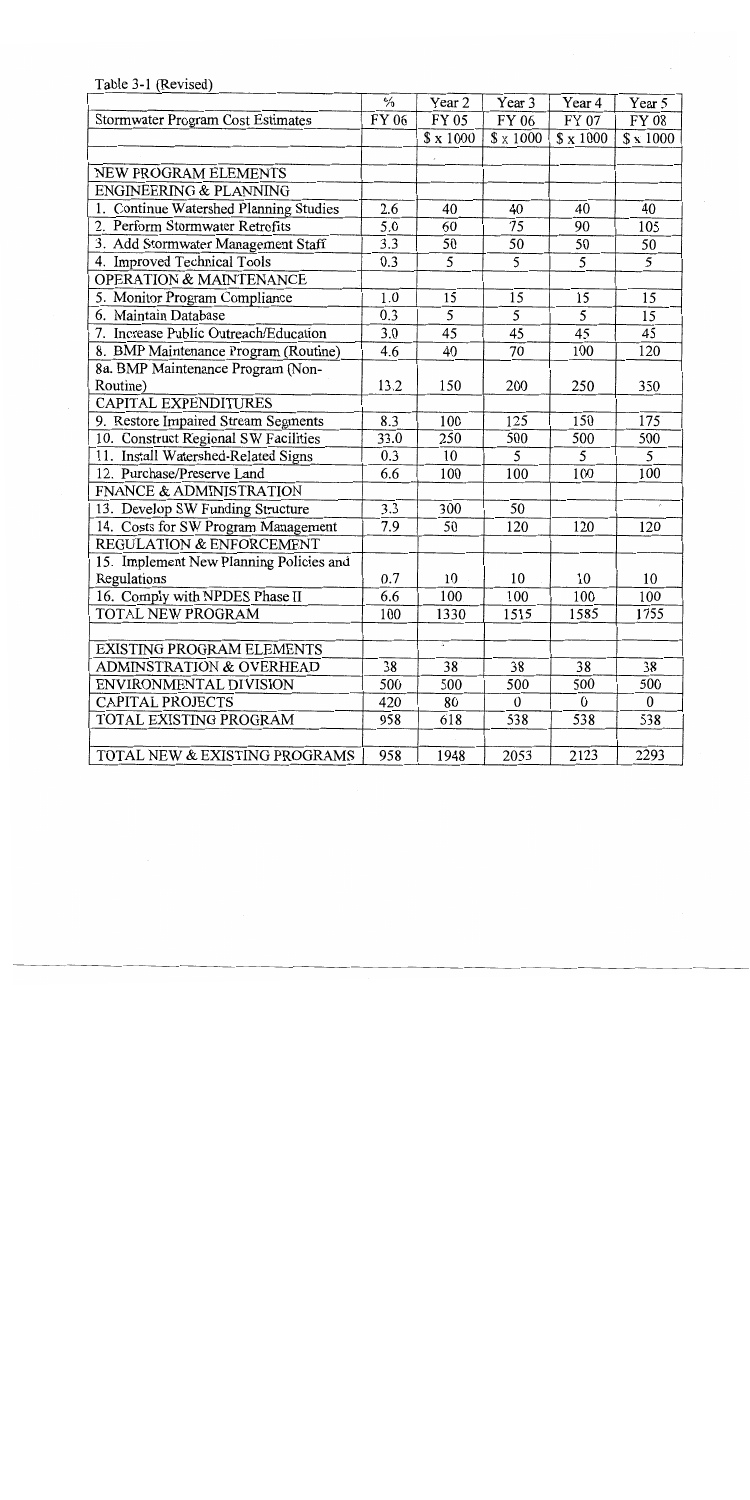# LINE ITEM DESCRIPTION: PLANNED PROGRAM LAYOUT TABLE

| Item#                   | <b>Description of Cost Center</b>                                                                                                                                                                                                                                                                                                                                              |
|-------------------------|--------------------------------------------------------------------------------------------------------------------------------------------------------------------------------------------------------------------------------------------------------------------------------------------------------------------------------------------------------------------------------|
| $\mathbf 1$             | Watershed Planning of the major watersheds is on going and will continue with a minimum of<br>one study area to be completed each year.                                                                                                                                                                                                                                        |
| $\overline{2}$          | The watershed planning studies are identifying necessary stormwater retrofits in each area.<br>In Year 1 it is expected that in-house design will take place, allowing retrofit work to begin in<br>Year 2. This program element is expected to grow by 25% a year, as additional retrofit needs<br>are identified in watersheds other than Powhatan Creek.                    |
| $\overline{\mathbf{3}}$ | To support the increases in engineering requirements with an expanded program, additional<br>resources will be provided to the Environmental Division by the addition of one stormwater<br>engineer in Year 2.                                                                                                                                                                 |
| 4                       | To keep up with changes in technology (GIS, mapping, and updated design standards) the<br>proposed level of funding recognizes a need to provide minor updates annually.                                                                                                                                                                                                       |
| 5                       | This item includes costs identified in the Powhatan Creek study for contracts with the College<br>of William & Mary for monitoring activities.                                                                                                                                                                                                                                 |
| 6                       | Database maintenance includes annual inventory and software updates and an additional<br>\$10,000 expenditure in Year 5 for updating impervious cover computations.                                                                                                                                                                                                            |
| $\overline{7}$          | Public Education and outreach is a key focus of the expanded Stormwater Program. A Public<br>Education program will be developed and implemented to ensure that the community has a<br>broad understanding of the needs being addressed by the Stormwater Program. The costs<br>include funding a public education coordinator (0.5 FTE) in Year 2 and expenses.               |
| 8                       | Additional resources will likely be required as the County further defines their long-term<br>maintenance policies and level of service strategies. This line item addresses annual Best<br>Management Practice (BMP) inspections and routine maintenance of county-owned BMPs.<br>The costs include one additional inspector in Year 2, as well as routine maintenance costs. |
| 8a                      | Additional resources will likely be required as the County further defines their long-term<br>maintenance policies and level of service strategies. This line item addresses non-routine<br>maintenance of county-owned and privately-owned BMPs.                                                                                                                              |
| 9                       | This item includes the costs identified in the Powhatan Creek study for stream restoration<br>projects. Planning for this work will be done in Year 1 with construction activities to begin in<br>Year 2. This program element is expected to grow by 25% a year, as additional impaired<br>stream segments are identified in watersheds other than Powhatan Creek.            |
| 10                      | This item includes costs for construction of regional stormwater control facilities identified in<br>watershed management plans.                                                                                                                                                                                                                                               |
| 11                      | This item includes costs identified in the Powhatan Creek study for producing and erecting<br>watershed-related signs.                                                                                                                                                                                                                                                         |
| 12                      | Purchasing or otherwise preserving environmentally sensitive lands is a high priority for the<br>County. No specific properties have been identified at this time. These efforts will be<br>coordinated with the Greenspace program.                                                                                                                                           |

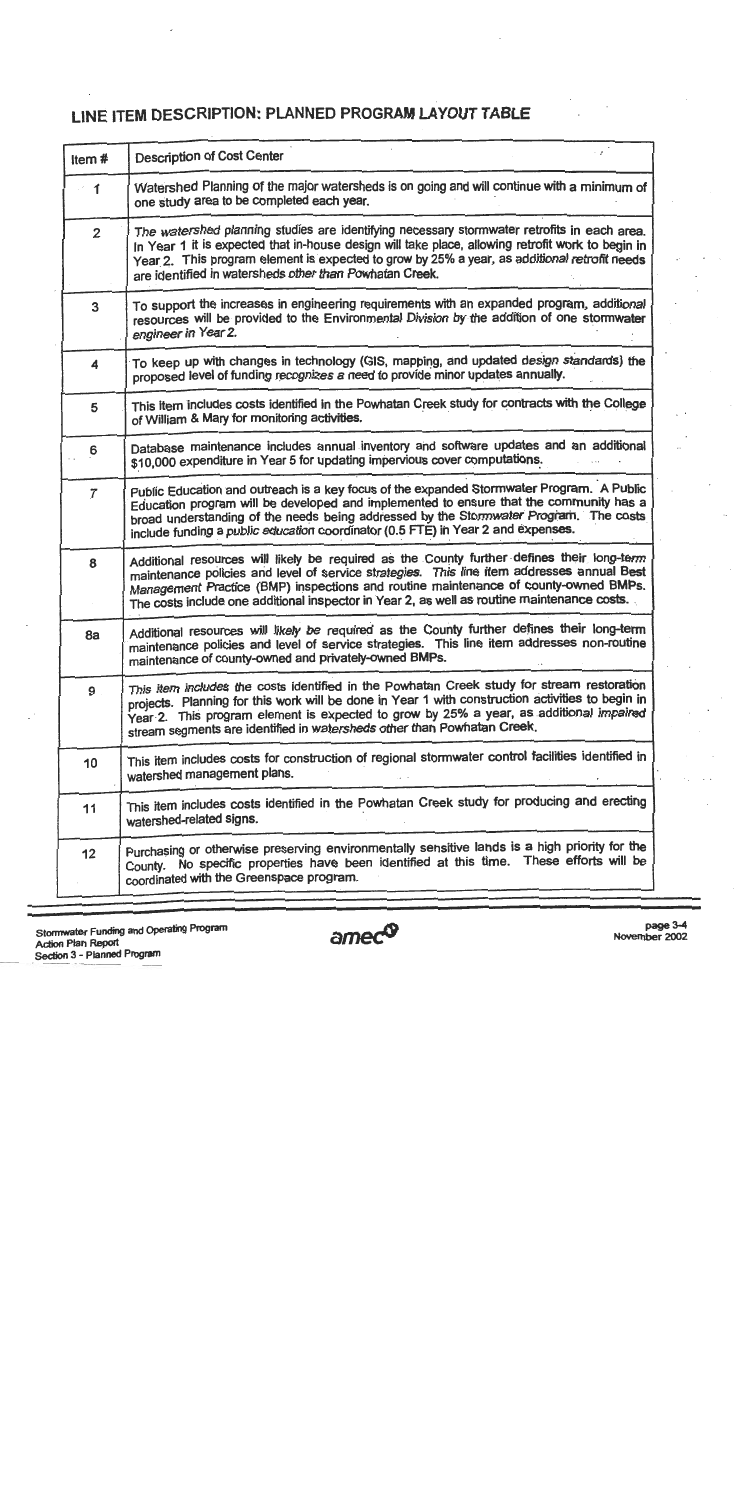| Item#  | <b>Description of Cost Center</b>                                                                                                                                                                                                                                                                                                                                                                                              |
|--------|--------------------------------------------------------------------------------------------------------------------------------------------------------------------------------------------------------------------------------------------------------------------------------------------------------------------------------------------------------------------------------------------------------------------------------|
| 13     | Development of a dedicated funding mechanism is a priority for meeting the goals of an<br>expanded stormwater program. The cost reflected is based on the implementation of a<br>stormwater utility. If another funding mechanism is chosen as the primary resource, this cost<br>may be increased, reduced, or even eliminated.                                                                                               |
| 14     | This line item addresses other administrative costs (billing, accounting, etc.) which will be<br>incurred by the stormwater program. These costs will be influenced by the funding<br>mechanism chosen by the County to support the expanded program. This estimate is based<br>on the implementation of a stormwater utility and includes a new stormwater coordinator, two<br>new billing clerks, plus administrative costs. |
| 15     | This item includes costs identified in the Powhatan Creek study for implementing new<br>stormwater policies and any regulatory changes approved by the Board.                                                                                                                                                                                                                                                                  |
| 16     | These funds address potential costs associated with NPDES Phase II compliance. Year 1<br>includes the permit application costs and the following years represent compliance and<br>reporting costs.                                                                                                                                                                                                                            |
| Note 1 | The costs for the Environmental Division under Existing Program Elements include personnel<br>costs (\$458,635), operating costs (\$18,695) and capital costs (\$23,000) for all stormwater<br>management aspects of the division (i.e. erosion and sediment control, plan review.<br>inspections, etc.)                                                                                                                       |
| Note 2 | The costs included in this table do not include costs for new space and equipment that may<br>be required for the addition of new employees.                                                                                                                                                                                                                                                                                   |

 $\ddot{\phantom{0}}$ 

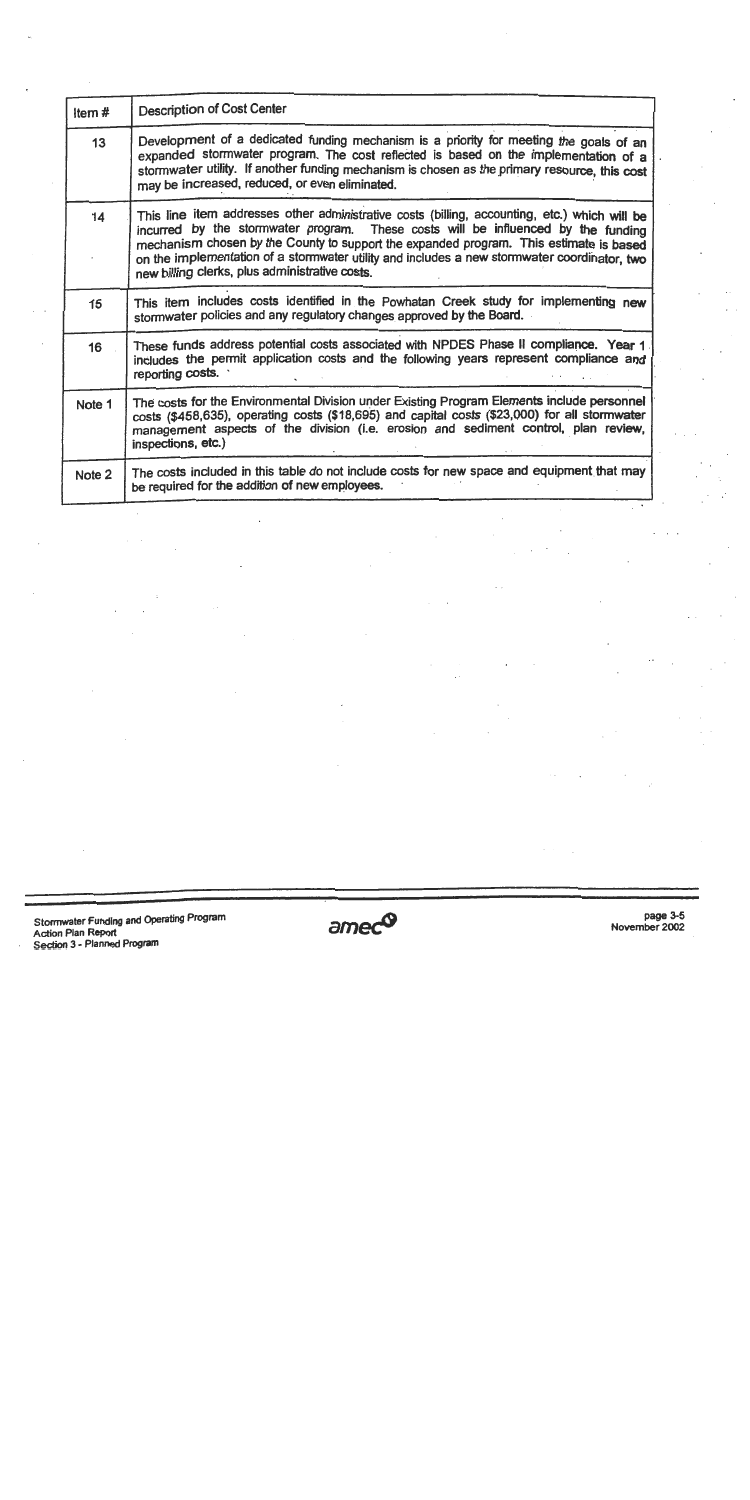# TABLE 1-1. CURRENT BUDGET FOR STORMWATER PROGRAM

| <b>Program Element</b>                                                                                                                                                                                                                                                                                                            | <b>Costs</b>                                                                             | <b>Staffing</b>                                       |
|-----------------------------------------------------------------------------------------------------------------------------------------------------------------------------------------------------------------------------------------------------------------------------------------------------------------------------------|------------------------------------------------------------------------------------------|-------------------------------------------------------|
| <b>Administration and Overhead</b>                                                                                                                                                                                                                                                                                                |                                                                                          |                                                       |
| Personnel<br>Development Manager (5%)                                                                                                                                                                                                                                                                                             | 4,480                                                                                    | 0.05                                                  |
| County Engineer (30%)<br>Administrative (15%)<br>Fringe (33%)                                                                                                                                                                                                                                                                     | 17,391<br>3,800<br>8,471                                                                 | 0.3<br>0.15                                           |
| <b>Current Operating Costs</b><br>15% of budget                                                                                                                                                                                                                                                                                   | 2,200                                                                                    |                                                       |
| Capital Expenditures<br>15% of budget                                                                                                                                                                                                                                                                                             | 1,500                                                                                    |                                                       |
| <b>Environmental Division</b><br>Personnel                                                                                                                                                                                                                                                                                        |                                                                                          |                                                       |
| Director, Environmental Division (80%)<br>Engineering Assistant (50%)<br>Civil Engineer (90%)<br>Engineering Inspector Supervisor (90%)<br>Engineering Inspectors (85%) (4 people)<br>Environmental Assistant (50%) <sup>1</sup><br>Environmental Specialist (75%) <sup>2</sup><br>Watershed Planner (90%)<br><b>Fringe (33%)</b> | 53,391<br>16,249<br>43,999<br>41,086<br>111,066<br>15,297<br>33,750<br>30,000<br>113,797 | 0.8<br>0.5<br>0.9<br>0.9<br>3.4<br>0.5<br>0.75<br>0.9 |
| <b>Current Operating Costs</b><br>7% of budget                                                                                                                                                                                                                                                                                    | 18,695                                                                                   |                                                       |
| Capital Expenditures<br>1 car/yr, furniture                                                                                                                                                                                                                                                                                       | 23,000                                                                                   |                                                       |
| <b>Capital Projects</b><br>Water Quality Improvements <sup>3</sup>                                                                                                                                                                                                                                                                | 420,000                                                                                  |                                                       |
| <b>Total</b>                                                                                                                                                                                                                                                                                                                      | 958,172                                                                                  |                                                       |

<sup>1</sup> Position currently funded by Mosquito Control.

<sup>2</sup> Position currently funded by Development Management.

<sup>3</sup> Includes Drainage Improvement Program.

Stormwater Funding and Operating Program Action Plan Report Section 1 - Existing Stormwater Program

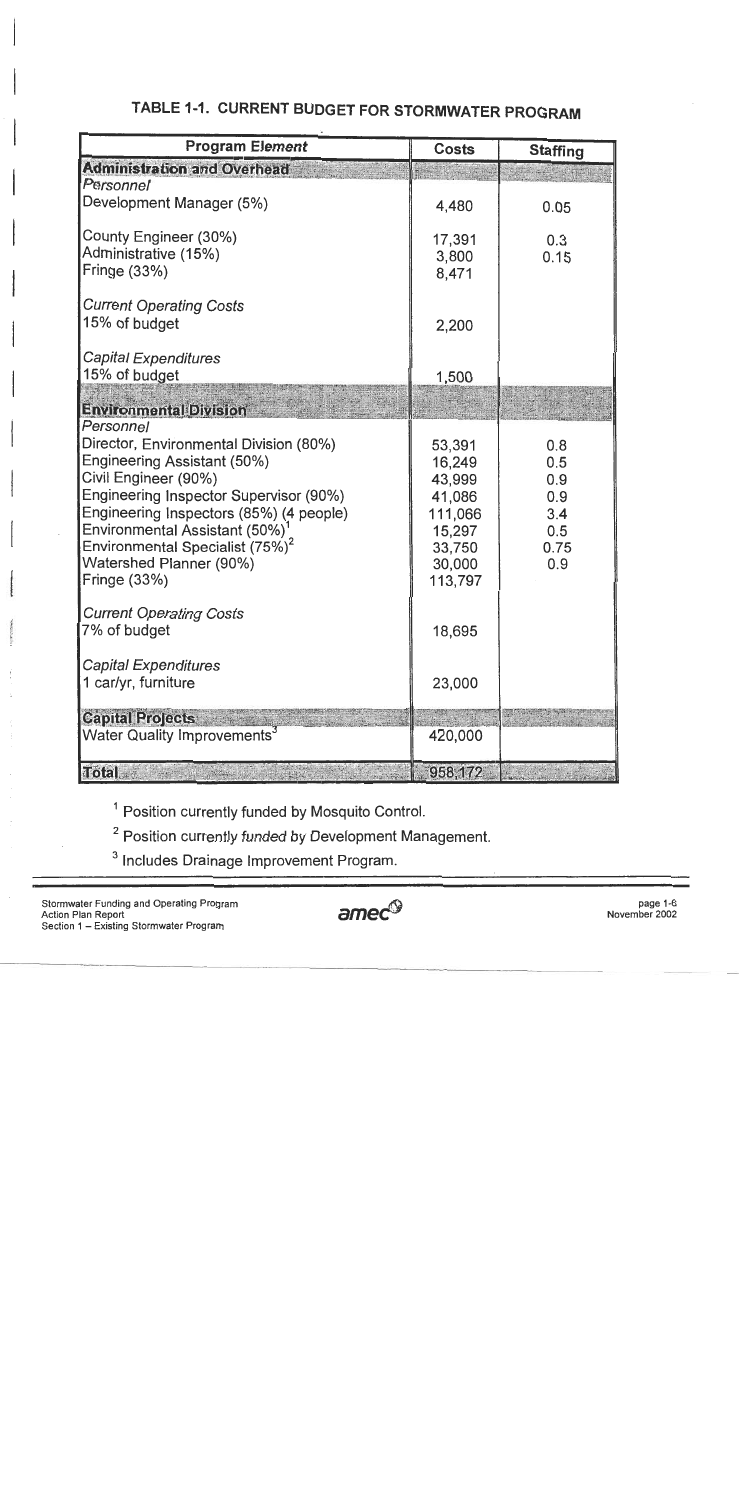# **SECTION 4 FUNDING FEASIBILITY**

This section evaluates the options available to James City County to fund the proposed stormwater program.

#### **INTRODUCTION**

The stormwater funding options available to the county can be described as "primary" approaches that have the capacity to support the entire program and "secondary" methods that are applicable to special needs or situations but are not capable of funding the full program. The primary funding methods might be used as sole sources of funding for the program, or could be used in combination with one another. The secondary funding methods could be used to augment one or more of the primary funding methods, but are not capable of supporting the entire program.

#### **Primary Funding Methods**

General Fund

- **Stormwater Service Fees**
- General Obligation and Revenue Bonding (capital construction only)

## **Secondary Funding Methods**

- **Special Service Fees**
- System Development Charges
- Special Assessments
- Pro-Rata Shares
- In-lieu-of-construction Fees
- Federal and State Grants/Loans  $\bullet$

Local governments across the United States have used all the funding mechanisms examined in this report in some manner. Legislative and/or charter authority and the mission and priorities in each community have quided the selection of a preferred approach. There is no single funding mechanism that is best in every setting. Some are better suited to operations and maintenance, while others are used strictly for capital improvements. Adequate, consistent funding of a stormwater management program is more important to the long-term success of the effort than the source of revenue that is used. The most successful local stormwater management programs are those that have established a dedicated source of funding to support the bulk of the program, especially if that method can be shielded from the shifting priorities of local politics.

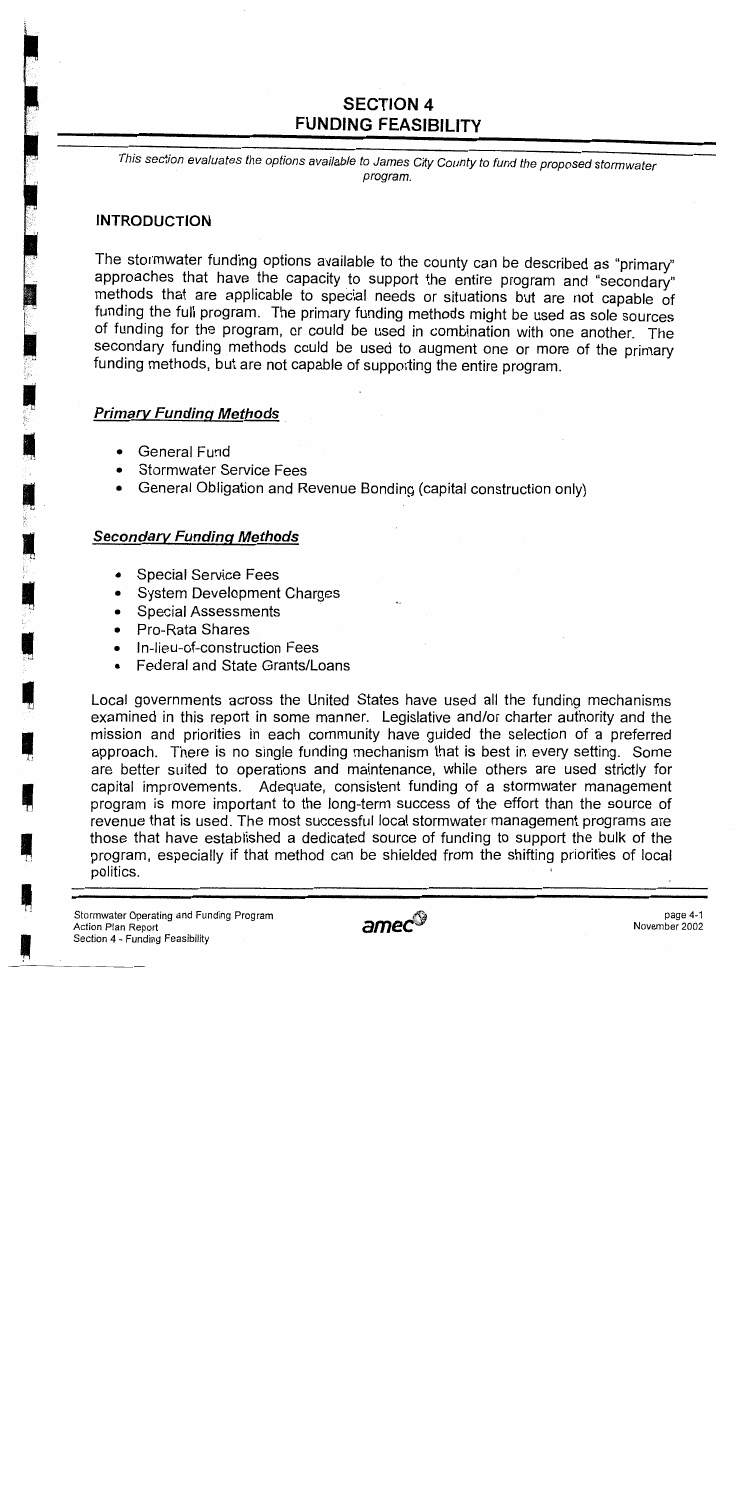# **BACKGROUND INFORMATION**

Standards and limitations exist which influence the viability of various types of funding for certain purposes. It is extremely important to understand the differences between various types of funding that might be used for the stormwater program. Stormwater funding mechanisms used by local governments in the United States include taxes (e.g., on property, retail sales, real property sales, income, and business gross or net profits taxes), ad valorem and non-ad valorem special assessments, exactions, and service fees (sometimes also termed user fees or service charges). Each has a different underlying philosophy that guides the structure of the funding mechanism and the use of the revenues.

The intent of a local government in selecting a funding mechanism for a given purpose, and the process it employs to establish it, must comply with the standards for the specific funding concept. A stormwater "utility" is funded wholly or primarily through service or user "fees" or "charges" that are related to the cost of providing the services and facilities. A service fee is imposed on persons or properties for the purpose of recovering the cost of service. A stormwater service charge rate methodology is adopted to set the appropriate fees and charges. This requires that a cost of service study and rate analysis be performed.

In Virginia, stormwater service fees must be based on some measure of a property's contribution to stormwater runoff. The enabling legislation for stormwater utilities in Virginia (Code of Virginia §15.2-2114) specifically states that:

- 1. A utility can be established, by ordinance, to cover the following costs:
	- a. Acquisition of real and personal property to construct, operate and maintain stormwater control facilities
	- b. Cost of administering programs.
	- c. Engineering and design, debt retirement, construction costs for new facilities and enlargement or improvement of existing facilities.
	- d. Facility maintenance.
	- e. Monitoring of stormwater control devices.
	- f. Pollution control and abatement, consistent with state and federal regulations.
	- g. Planning, design, land acquisition, construction, operation and maintenance activities.
- 2. Charges shall be based on contributions to stormwater runoff.
- 3. Charges may be assessed to property owners or to occupants, including condominium unit owners or tenants (if tenant is the one who is being billed for water and sewer).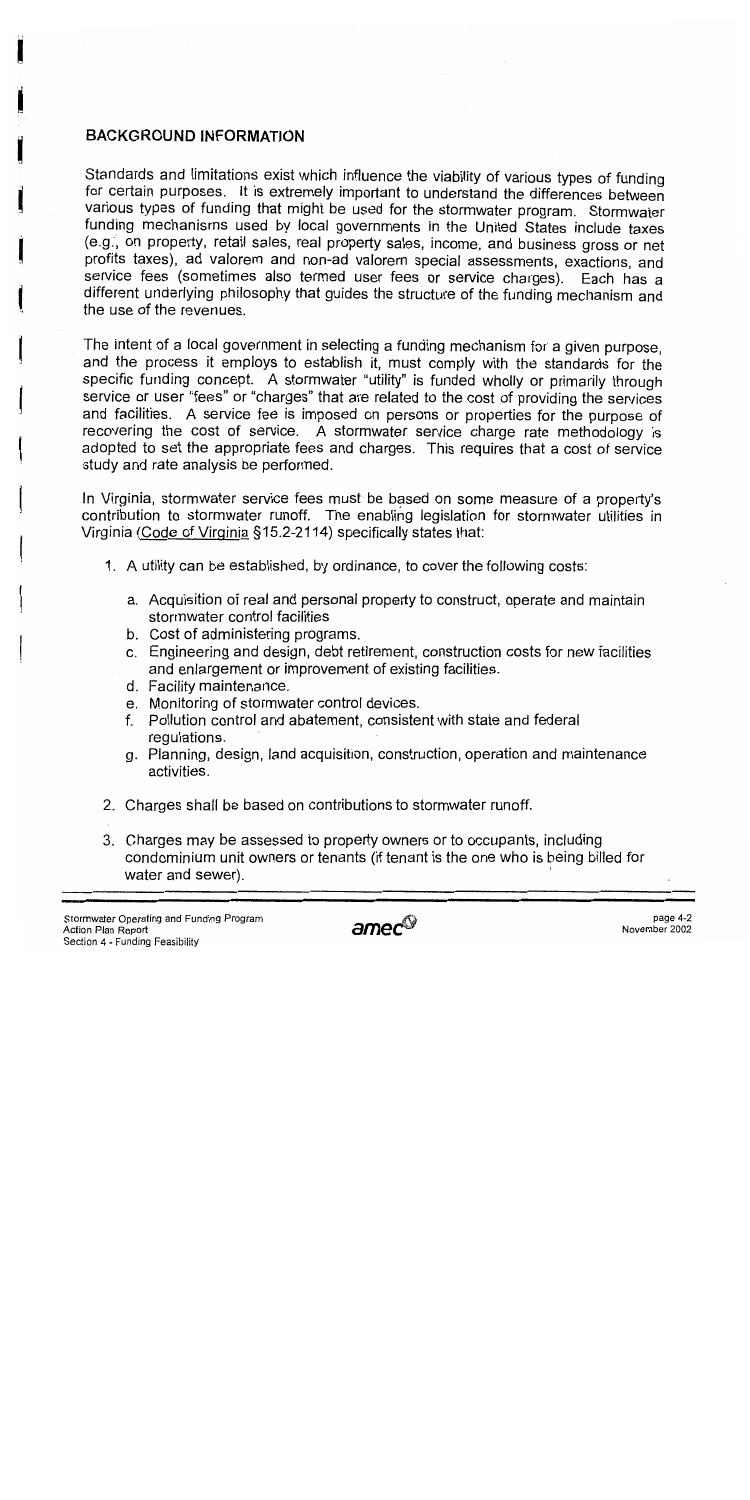- 4. Utility shall waive charges in the following cases:
	- a. From federal, state and local government agencies, when the agency owns and provides for maintenance of storm drainage and stormwater control facilities or is a unit of the locality administering the program.
	- b. From roads and public street rights-of-way that are owned and maintained by state and local agencies.
	- c. From any person who owns and provides for complete private maintenance of storm drainage and stormwater facilities, provided such person has obtained the proper permits from the Department of Environmental Quality.
- 5. Utility may waive charges in the following case:
	- From cemeteries.
- 6. Locality may issue general obligation bonds or revenue bonds to finance the cost of infrastructure and equipment for a stormwater control program.
- 7. In case of failure to pay fees, the agency can charge interest on past due amounts and can recover by action of law or suit in equity and shall constitute a lien against the property, ranking on parity with liens for unpaid taxes.

The general standard applied to utility service fees is that a rate methodology must be fair and reasonable, and resultant charges must bear a substantial relationship to the cost of providing the services and facilities. However, local government has a great deal of latitude in attaining these objectives in the context of local circumstances as they see them. When utility rates have been subjected to legal challenges, the courts have tended to apply "judicial deference" to the decisions of locally elected officials. Under judicial deference, the courts will not intervene unless a plaintiff can demonstrate that the decision was arrived at arbitrarily and capriciously or that the result of the decision discriminates illegally.

In contrast to utility funding, general governmental functions of local governments are usually funded primarily through various "taxes" that simply generate revenue. For example, an ad-valorem property tax is often imposed upon real (and sometimes personal) property based on its value. Its purpose is simply to provide revenues to defray the expenses of general government, as distinguished from the expense of a specific function or service. It is not necessary for a tax to have a demonstrable association with any particular purpose or function of the local government.

An exaction is most commonly associated with franchise rights and developmentrelated activities or impacts. Over many years the term has come to mean and include practically any tax that is not an ad-valorem tax. In contrast to a tax on property, an exaction (or excise tax) is not based on the assessed value of the property, but is instead associated with or conditioned upon the performance of an act, the engaging in an occupation, or the enjoyment of a privilege. For example, franchise fees on

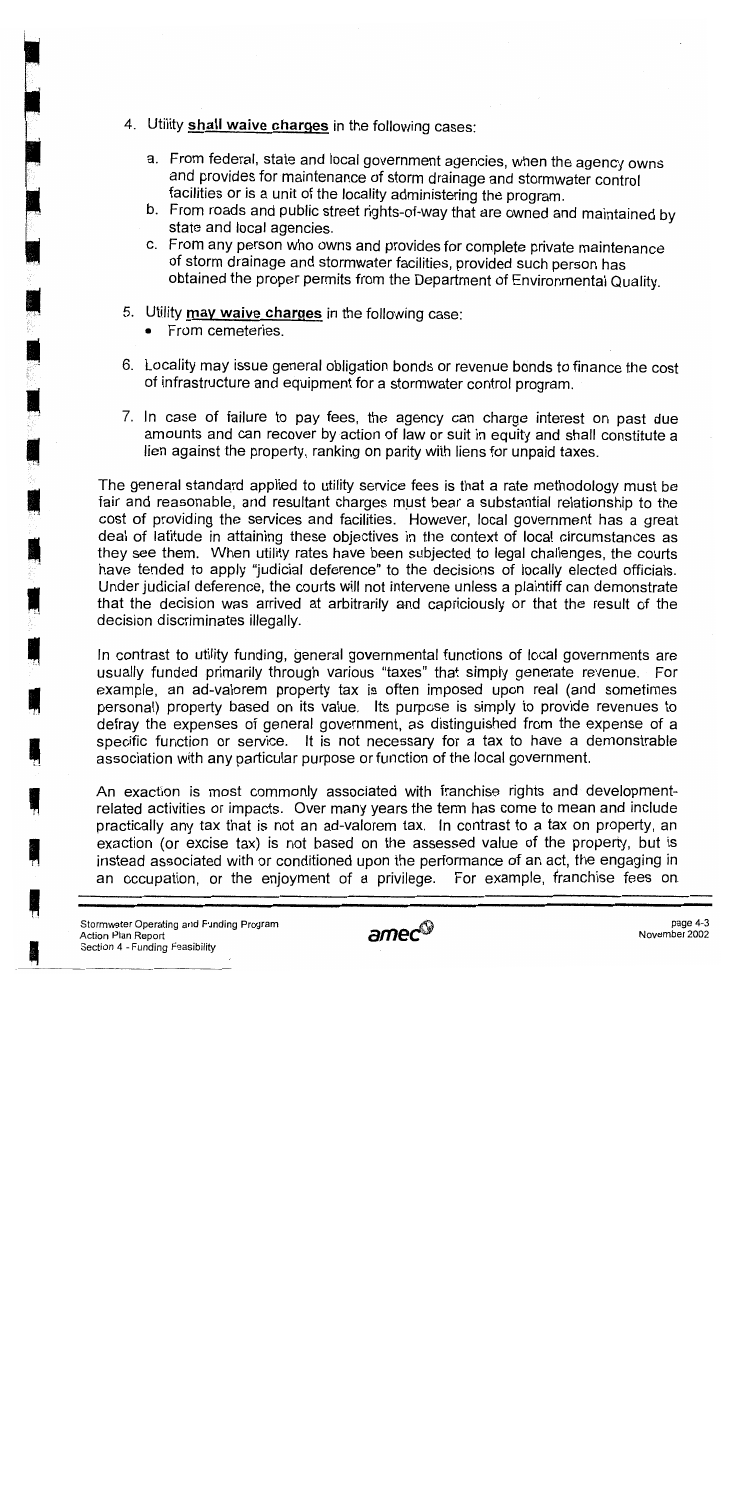telephone utilities are commonly based on the rationale that telephone wires are run along public rights-of-way.

The essential characteristic of a special assessment is that it must confer some direct and special benefit to the property being assessed. A special assessment is based on the premise that the property assessed is enhanced in value at least to the amount of the assessment. Like service fees, special assessments are intended for a specific purpose rather than simply as a revenue generating mechanism. A common requirement of assessments is that there must be a rational linkage (nexus) between the use of the revenue derived from the assessment and the benefit to the party to whom it is applied. Assessments may be based on property value (ad valorem) or other factors (non-ad valorem) such as frontage along a street or sidewalk improvement.

## **LEGAL ISSUES**

Courts in several states have defined and characterized funding mechanisms in order to distinguish among them. In determining whether a funding mechanism is properly structured and applied within the constraints and/or authority in a given situation, the courts have carefully considered the nature of the funding mechanism at issue as well as the function involved. In some instances, they have also looked to the intent of the local government in adopting the funding mechanism to determine its type. A funding mechanism intended strictly to raise revenue without specified purpose or application is normally viewed as a tax. In the case of utilities, the courts have held that service fees must be related to the purpose of the utility program (e.g., water supply, wastewater treatment, stormwater management, or solid waste disposal) rather than the governmental function in general. They also have to be dedicated to that purpose.

Historically, utility programs were considered to be proprietary public functions comparable in many ways to a private business activity. There is now a general recognition that most utility programs concurrently serve a general governmental function of protecting public health, safety, and welfare. As such, they are regulatory programs as well as proprietary functions. In the case of stormwater management, the Federal Clean Water Act (Public Law 92-500), and subsequent amendments, requires that many cities and counties apply for, obtain, and comply with stormwater discharge permits intended to limit the discharge of pollutants to receiving waters. This parallels the impact of the Clean Water Act on local wastewater treatment programs, the Federal Safe Drinking Water Act on water supply programs, and the Federal Resource Conservation and Recovery Act on solid waste management. In the past all of these functions have been largely a proprietary function of local governments, i.e., one in which cities and counties would be involved as a service provider in a manner comparable to a private business. Now the activities that local governments must perform in each case are dictated to a large degree by the regulatory role that the federal and associated state legislation mandate.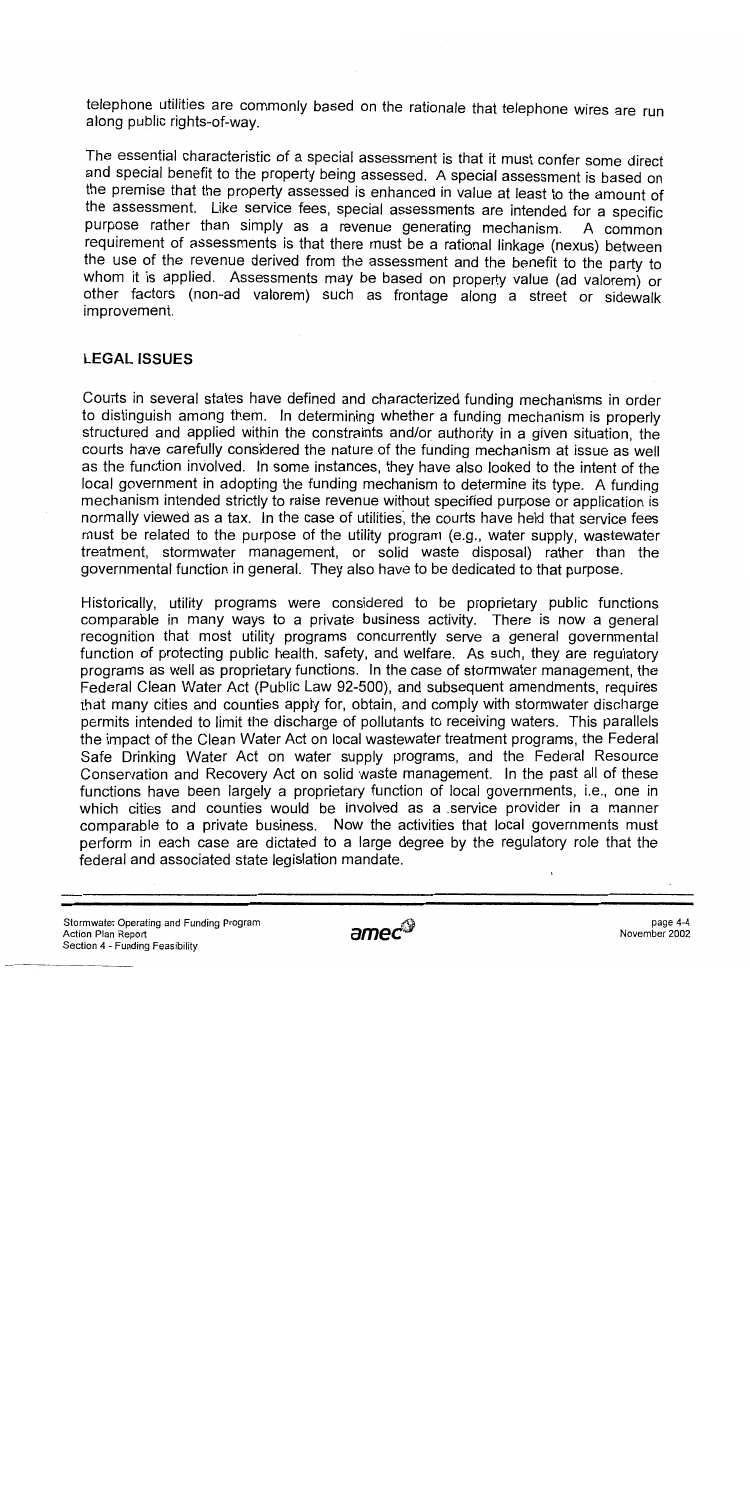It follows that the funding of most public enterprise utilities is therefore related to a regulatory function and not associated purely with a proprietary activity. Service fees are adopted in response to the programs, with the intent of equitably allocating and recovering the cost of services and facilities, including those of a regulatory nature. This clearly contrasts with taxes, which are considered by the courts to primarily be a revenue generating mechanism supportive of governmental functions and unrelated to specific applications or purposes. Such distinctions make it very important to tie a stormwater utility rate methodology very closely to the purposes of the program that is being funded and to the cost of providing its services and facilities.

In addition, courts in several states have broadened the responsibilities of local governments to encompass greater involvement in solving the problems that may result from their ministerial actions. For many years, local governments approved subdivision and commercial development proposals without incurring any specific responsibility or liability for service deficiencies that might result or impacts on nearby properties. In recent years, the courts have begun to make local governments responsible for considering the potential for problems through environmental impact assessments, and for mitigating the impacts that occur. For example, local governments in several states have been required to improve downstream drainage systems subjected to increased stormwater runoff and resultant flooding and erosion due to subdivision and commercial development approvals they issued. There are parallels in which local governments have been required to provide adequate water supply, wastewater treatment, and solid waste management to meet the needs of developments they have approved.

# **ANALYSIS OF FUNDING OPTIONS**

## **General Fund**

The stormwater management program in James City County has been funded primarily from General Fund allocations for many years. Based on review of the county's 2001-2002 budget, total current spending on stormwater management operations and capital investment has been estimated to be about \$920,000 annually. The County appears to have sufficient revenue to support an increase in stormwater management funding. either through a reallocation of current resources or tax increases, by restructuring its General Fund revenues. However, it is uncertain whether the public has a willingness to pay additional taxes to increase funding for stormwater management. It is questionable whether it would be an equitable distribution of the costs even if support exists. Reductions in other services funded from the General Fund to avoid a need for tax increases also might or might not be publicly acceptable. General Fund revenues are derived primarily from real and personal property and sales taxes. Other business taxes also accrue to the General Fund.

The demands on the stormwater system that result in needs for operational programs and capital investment in systems and other assets have no relationship to property values or business sales activity levels. They are a function of the peak rate and total

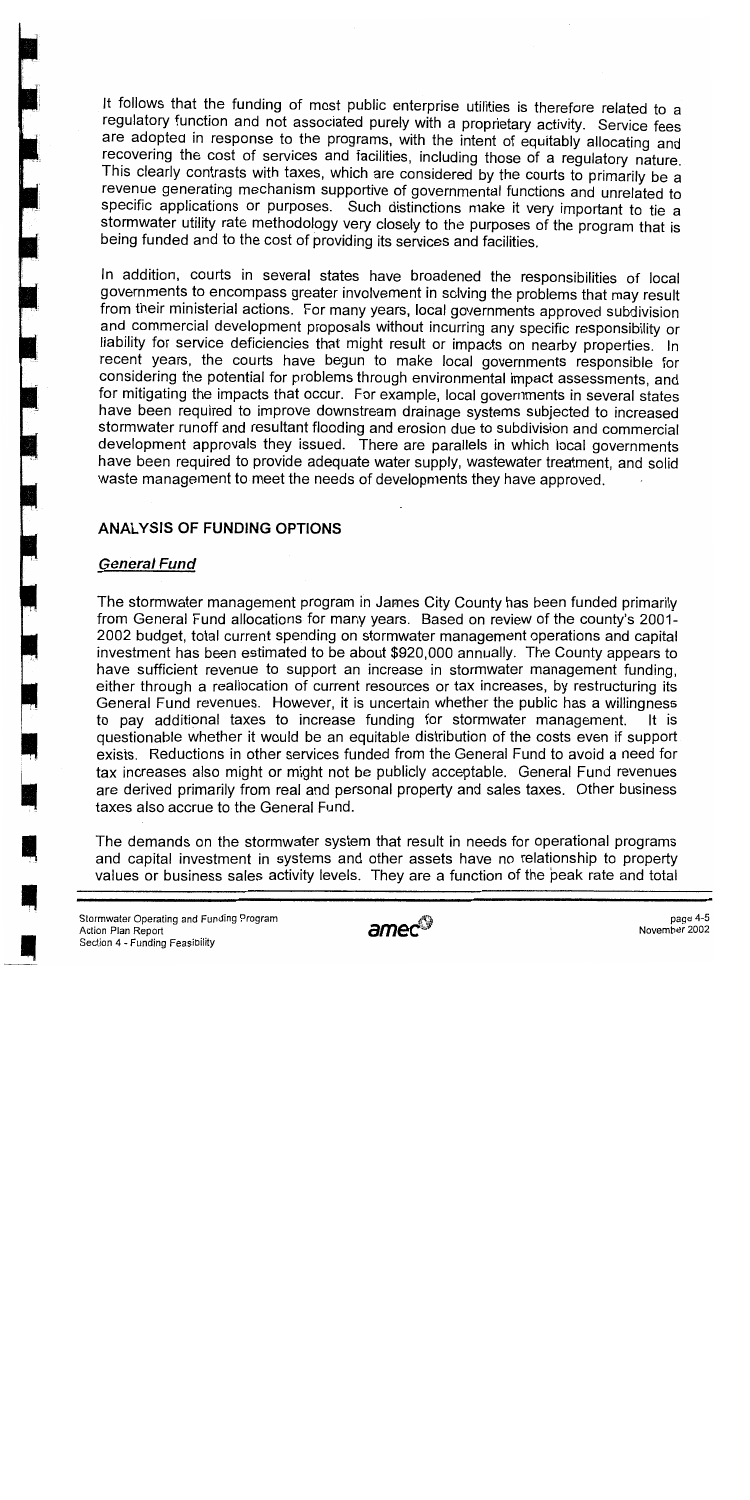amount of stormwater runoff that must be carried safely through the community. However, the revenue sources that support the General Fund are based on a "taxation" philosophy. The purpose of taxes is simply to raise revenue. As was stated earlier, it is not necessary that there be any association or relationship between the source of revenue and the purpose to which it is applied.

The greatest inequity in using General Fund appropriations for stormwater management is that many properties that place demands on the stormwater system are often exempt from property taxes. As a result, they do not participate in funding stormwater management through the General Fund. Even some private properties, e.g. parking lots and storage warehouses that have large expanses of impervious coverage, do not pay property taxes commensurate with the demands they impose on the stormwater system. Conversely, some properties that have little impact on stormwater runoff but pay high property taxes are paying more for stormwater management through the General Fund than they would through funding methods based on the actual demands they place on the stormwater program and system.

General Fund appropriations for any specific purpose are also highly uncertain from year to year, as revenues are not legally dedicated to any specific purpose. Allocations shift with perceived priorities. Stormwater management needs are likely to receive better treatment in the budget in a year following severe storms and drainage problems than in a year following a drought. This makes it difficult to plan and consistently carry out a long-term program plan that depends on reliable funding year after year.

Property tax funding offers the following advantages:

- the property tax is easy to collect with a current system;
- property taxes can be collected county-wide;
- property taxes can be used for any legal purpose:
- the tax record is parcel based; and
- property tax rates in James City County have remained steady for several years due to increased revenues from development. If this trend continues there may be sufficient tax money available to fund the proposed stormwater program enhancements.

Disadvantages of property tax funding for the stormwater management program include:

- the perceived inequity of funding stormwater management through a valuebased taxing method which has little relationship to the demands placed on the stormwater systems;
- the fact that tax-exempt properties do not share in the expense of a stormwater management program funded through property taxes; and
- the stability of the funding for stormwater management would potentially be less than under dedicated funding sources because reallocation tax revenues for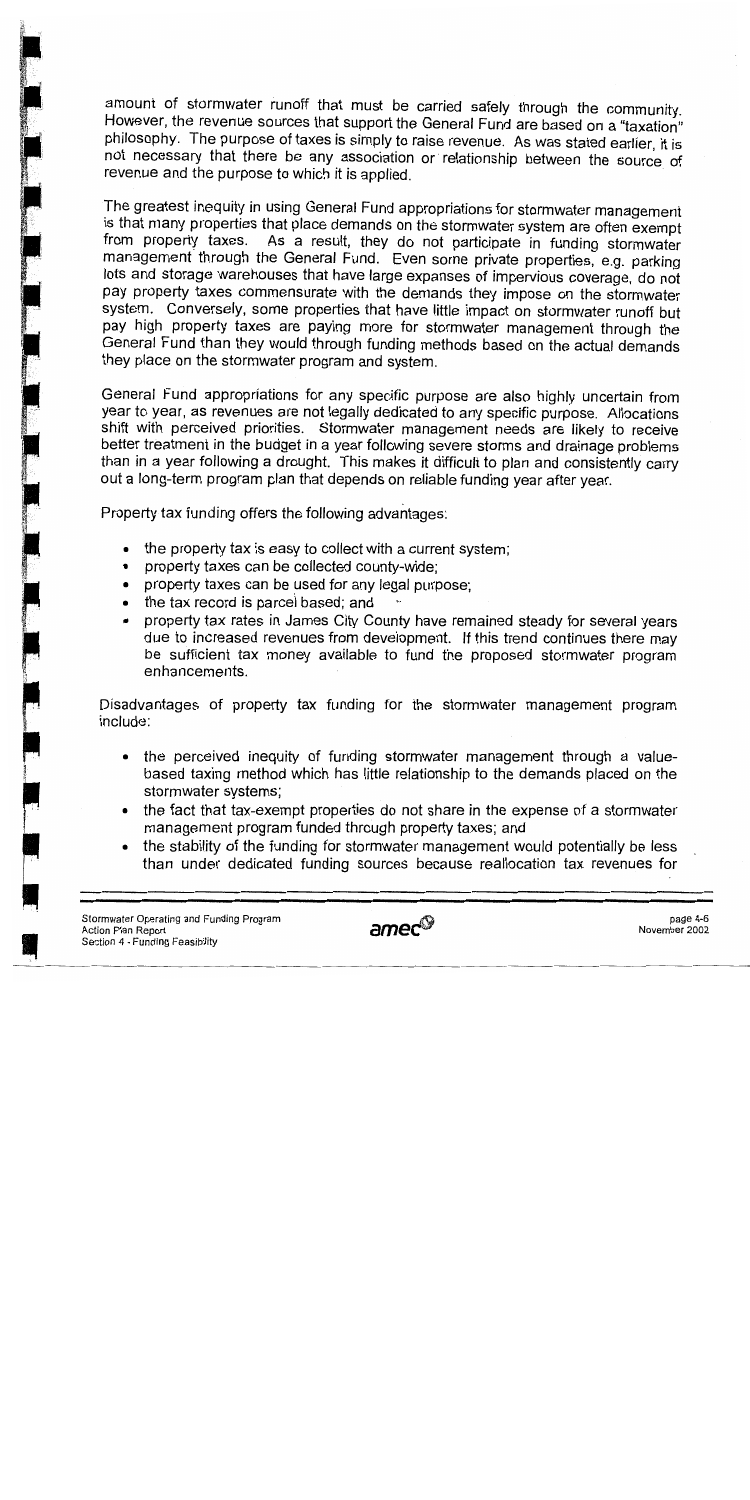purposes other than stormwater or reduce property tax rates will occur as priorities change.

# **Stormwater Service Fees**

The County is authorized to conduct stormwater management, but specific methods of funding stormwater management are not mandated. A stormwater service fee appears to be within the County's administrative-based authority through a simple ordinance process. Thus, the County can distribute the cost of stormwater management across the community through service fees, as deemed appropriate by the Board of Supervisors.

Several ways of implementing a service fee funding mechanism are available, most notably the stormwater utility approach. Some communities have integrated their stormwater service fee with other water resource management fees, such as water or wastewater service fees. In most of those cases, independent cost centers and rate methodologies are employed for stormwater and other functions to segregate the funding of various functions.

The county has broad latitude to structure the institutional arrangement underlying a stormwater service fee. Organizational placement and billing processes are the prerogative of the Board. Establishment of a separate organizational structure can occur but is not necessary to accomplish the County's goals.

In most other communities, stormwater utility service fee rates have been based on property conditions that affect the peak rate of runoff, total volume discharged, and pollutant loadings on receiving waters. The most common stormwater service fee rate structures are based on the amount of impervious area on a lot (roofs, paved areas, etc.). Impervious coverage increases the proportion of rainfall that runs off the land. Impervious area service fee rate methodologies are used in more than two hundred other cities and counties. Stormwater rates have also been based on the gross area of properties and a factor that reflects the intensity of development. A few cities and counties have incorporated both gross area and impervious area or the percentage of imperviousness into their rate calculation.

Simplified residential rates are common. Many stormwater service fee methodologies apply a flat-rate charge to all single-family residential properties. Service fee charges to non-residential properties are normally higher than residential charges, reflecting the greater runoff they typically generate. An "equivalent unit" approach is often used to equate service fees on non-residential properties to the rate applied to residences. Monthly residential rates typically range between \$2.50 and \$4.50 for a single family home.

One of the characteristics of a service fee that sets it apart from other funding methods is the ability to enact credits and offsets to the fees. The authority to adopt credits and

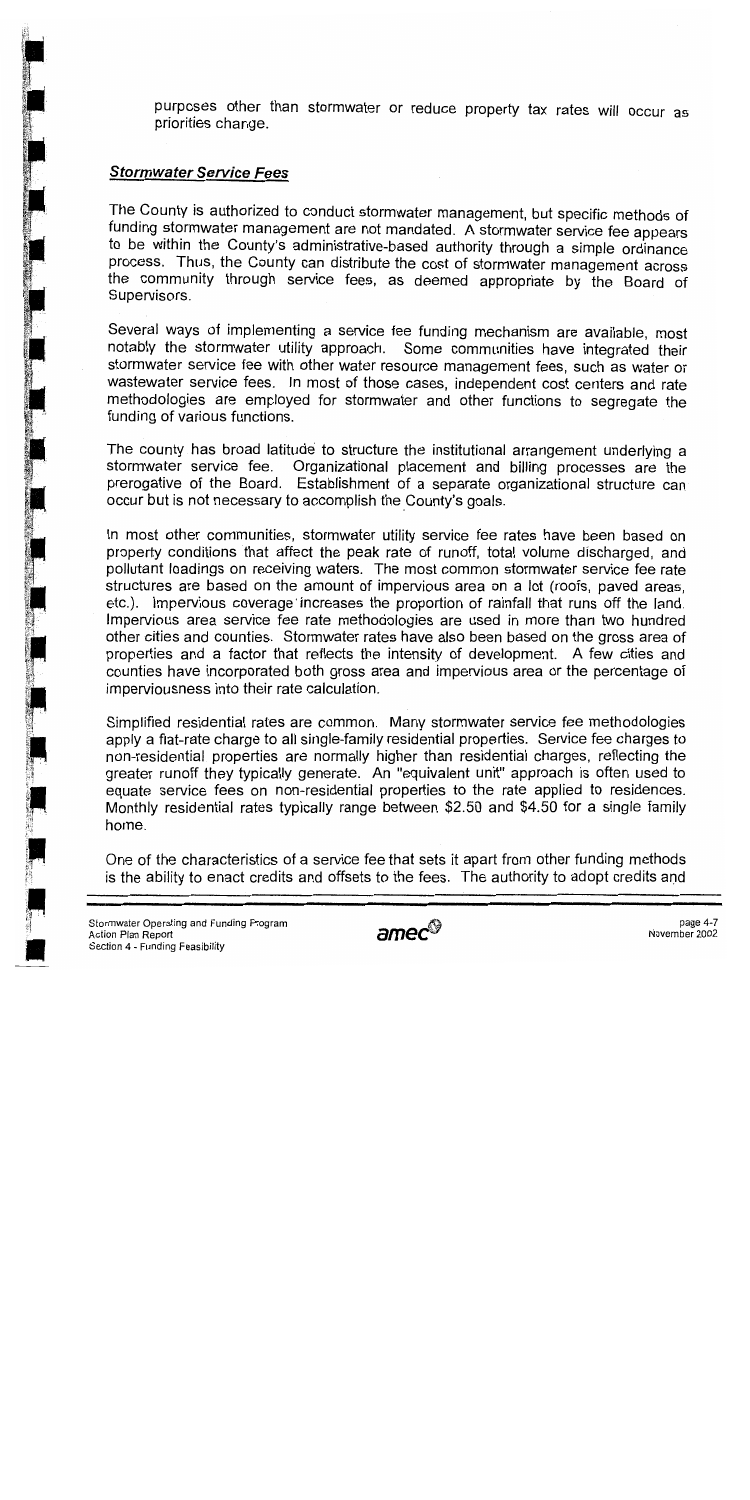offsets is generally encompassed by the basic ratemaking powers provided to locally elected officials. That authority includes the latitude to establish a variety of stormwater utility service fees and appurtenant rate modifiers, such as credits and offsets, to achieve what they believe is an equitable allocation of costs. The courts have generally given great deference to locally elected officials in deciding what is appropriate for their **communities** 

Credits are frequently included as part of a stormwater service fee rate methodology. Credits against stormwater service charges are designed to account for the mitigative effect of on-site controls and activities. They are usually predicated on a property owner's continuing compliance with approved design and operating standards established by the stormwater management agency. Credits can provide an incentive by reducing the service fees for properties where stormwater impacts are mitigated in some manner. Credits may also be given for activities or functions performed by other entities like local drainage districts or individual property owners that reduce the demands borne by the locality. Credits usually continue as long as the applicable standards are met or the activities are provided. The courts also view credits as evidence that a stormwater service fee is a properly designed service fee and not a tax in disguise.

In comparison, offsets are one-time, dollar-for-dollar allowances for extraordinary expenses that produce a public benefit. For example, if a developer has installed a stormwater detention system that provides storage capacity in excess of that normally required (and thereby reduces the cost of upstream regional detention or downstream public stormwater conveyance systems), a one-time offset against a service fee might be granted for the additional incremental capital expense of providing excess capacity. Another, perhaps simpler, way to accomplish the same objective is for the local government to simply buy excess detention capacity from developers by the cubic foot. Once on-site detention is required and a given amount of detention must be built for a site, the incremental cost of each additional cubic foot of capacity is relatively low.

Offsets should be a matter of consistent policy and not special case treatment. They are not normally conditional or based on continuing compliance with operating standards, as are credits. However, offsets are rarely provided for in stormwater service fee rate methodologies.

The revenue generated by a stormwater service fee is a function of the design of the rate structure and the make up of the community. Based on the experiences of comparable communities, a typical rate structure might be expected to generate between \$20 and \$40 per gross acre annually for each \$1 per month billed to residential properties. Thus, an annual revenue requirement of \$100 per acre would likely require a monthly residential service charge between \$2.50 and \$5.00. More detailed analysis is necessary to determine how much revenue would be generated per acre in James City County under a specific rate methodology.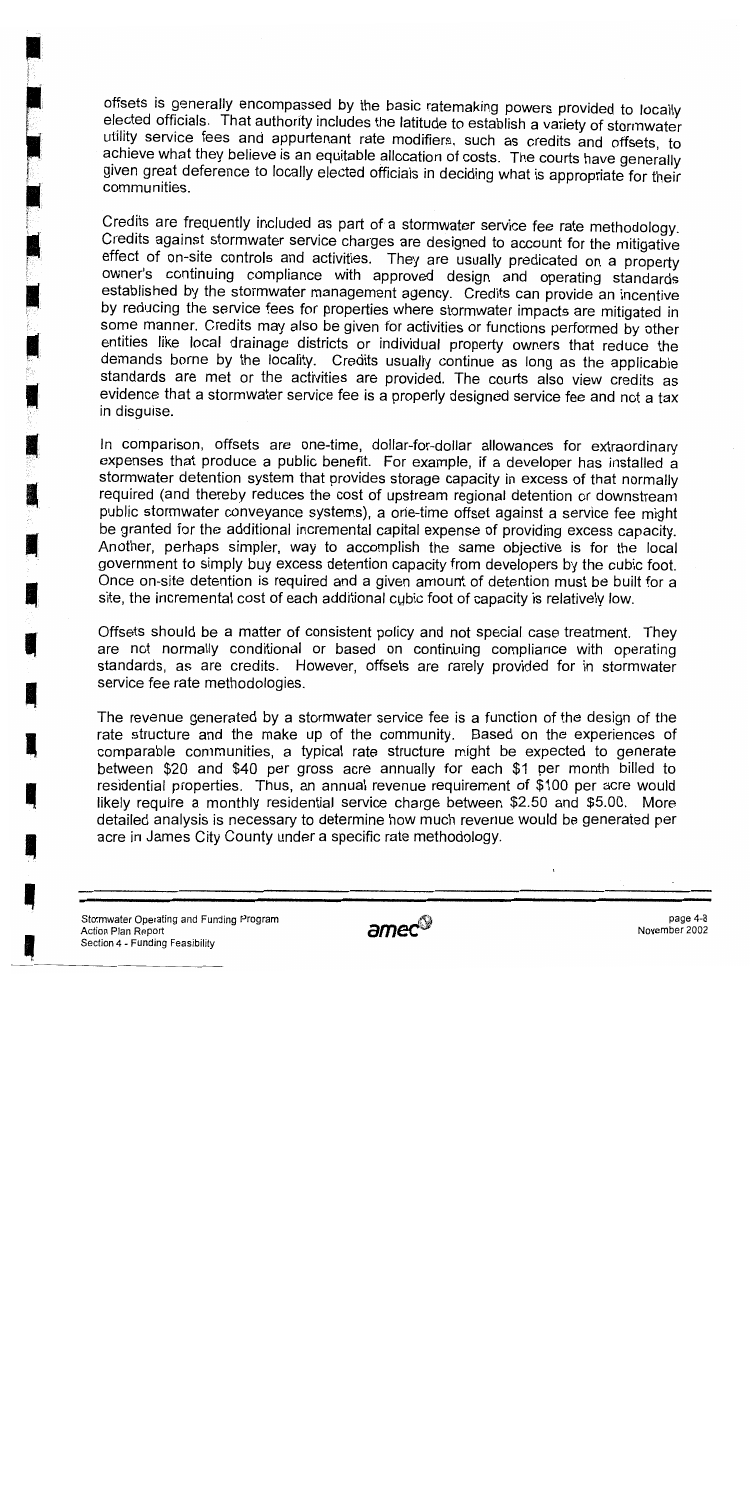A stormwater service fee can be coordinated or even blended with other funding methods. Revenue from service fees and other types of fees examined in this paper (and even allocations of General Fund resources) can be blended to tailor the distribution of costs as the Board of Supervisors sees fit. Equity of funding can be enhanced through the service fee rate design process. For example, stormwater service fees may be applied to non-taxable (public) as well as privately owned properties. Taxable (private) properties would thus be relieved of a portion of the cost of stormwater management. Adjustments can be made in a rate methodology to account for special circumstances. Credits can be given against stormwater service fees to encourage and reward responsible stormwater management, such as on-site detention of runoff, and to compensate for activities performed by the property owners that are beneficial to the County's stormwater management program.

The stability of revenue from a stormwater service fee ensures that long-range scheduling of capital improvements and operations can be done with reasonable assurance that funding will be available. Dedicated funding that cannot be diverted to other uses also encourages stewardship of the resources.

Another potential advantage a stormwater service fee offers a community is the ability to free up General Fund resources. Shifting financial responsibility for stormwater management to a stormwater utility and instituting a stormwater service fee to fund all or a portion of the stormwater management costs may, based on financing decisions made by the utility, make more General Fund resources available for other needs.

The biggest potential disadvantages of a stormwater service fee are its high visibility and the cost of development and implementation. Regardless of technical distinctions between "taxes", "exaction", "assessments", and "service charges", any form of government funding will be viewed by a majority of citizens and property owners as a "tax" and will thus be potentially unpopular.

Advantages of a stormwater utility user fee include:

- it offers the County extraordinary flexibility to design a rate methodology to attain an equitable distribution of the costs across the community;
- adoption of a stormwater utility as an enterprise fund or special revenue fund accounting unit and use of a service fee as its primary funding source creates a dedicated account and source of funding that cannot be diverted to other uses;
- a dedicated service fee could relieve the need for future increases in property taxes or development fees to support stormwater management;
- service fee design practices can selectively allocate costs through the service charge, so that (for example) different parts of the County could pay different amounts based on differing levels of service they are provided; and
- secondary funding methods could be incorporated easily.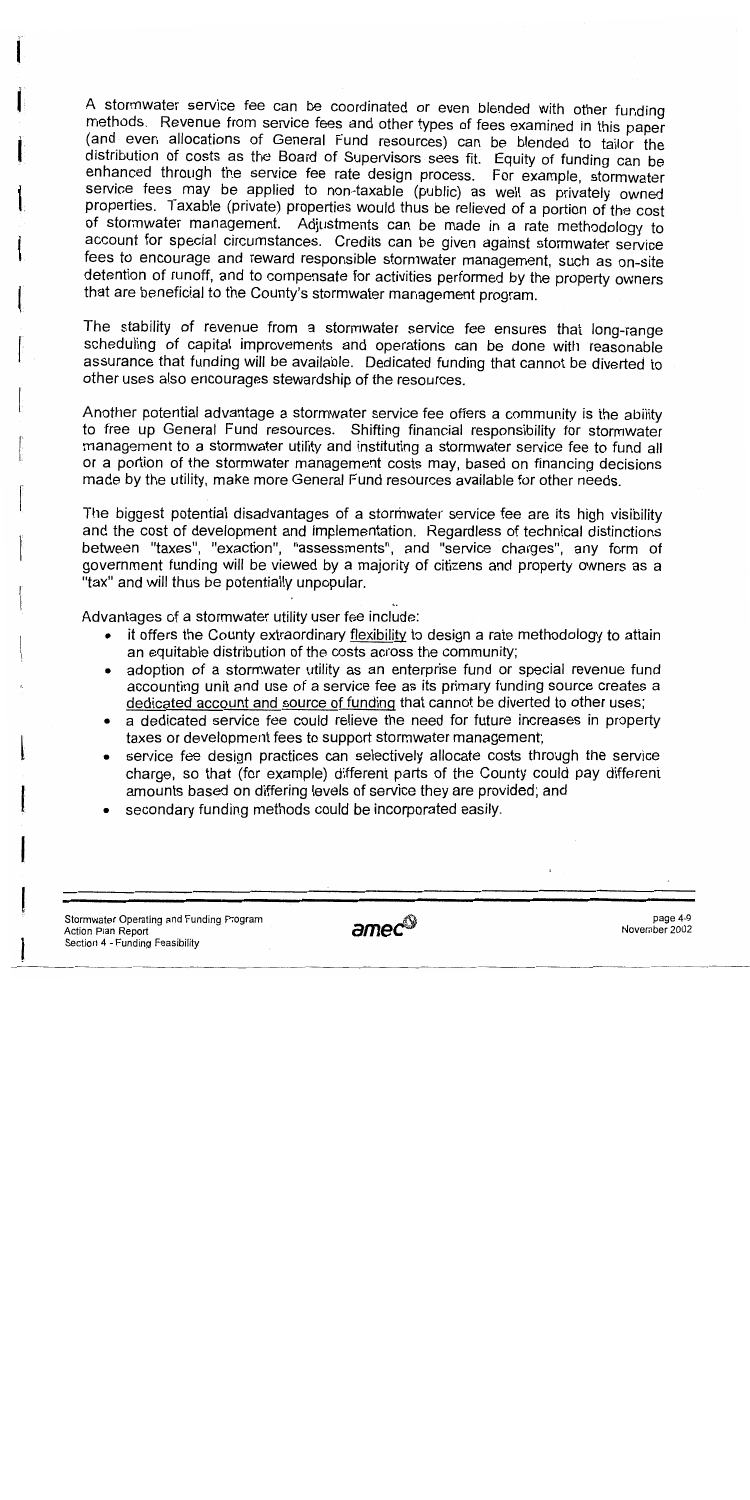Disadvantages of the stormwater utility fee option include:

- there will be some cost incurred to set up and operate a stormwater user fee methodology, though the exact amount is not known at this time:
- The level of demand for stormwater services would likely increase more with this  $\bullet$ method because of the perception that the property owner is paying for a "new" service implied by the new bill (or a new line item on another bill);
- although in legal terms the fee would be a service charge like water and  $\bullet$ wastewater fees, it may be perceived as a new "tax" by residents and property owners and thus be as unpopular as a property tax increase.

# **General Obligation and Revenue Bonding**

Virginia statutes (Code of Virginia §15.2-2114) authorize the use of general obligation bonds or revenue bonds by local governments to finance capital improvements to infrastructure and equipment for stormwater control programs. Bonds are not a revenue source, but simply a method of borrowing. They are most commonly used to pay for major capital improvements and acquisition of other costly capital assets such as land and major equipment. Capital improvements can also be funded through annual budget appropriations, but annual revenues are often not sufficient to pay for major capital investments.

The chief advantage of bonding is that it allows construction of major improvements to be expedited in advance of what can be funded from annual budget resources by spreading the cost over time. In the case of stormwater management, expediting a capital project by several years through bonding may result in significant public and private savings if flooding, other damaging impacts, and inflation of land acquisition and construction costs are avoided. The major disadvantage of bonding is that it is essentially a loan that incurs an interest expense, which increases the cost of capital projects, land acquisition, etc.

Two types of bonding are available to cities and counties, revenue bonding and general obligation bonding. General obligation bonding incurs a debt that has first standing with regard to public assets and is backed by the "full faith and credit" of the issuing agency. General Obligation bonds usually require a public referendum or other type of local review or approval. All revenues, including various taxes, may be used to service a Revenue bonding is supported and ensured solely by general obligation debt. revenues such as service fees. Creation of a separate source of revenue that is earmarked specifically for stormwater management (e.g., a stormwater service fee) would allow the County to sell revenue bonds to pay for capital improvements if market acceptance was attained. However, revenue bonding would not be backed by the County's full faith and credit, and would likely incur a slightly higher interest rate in the bond market

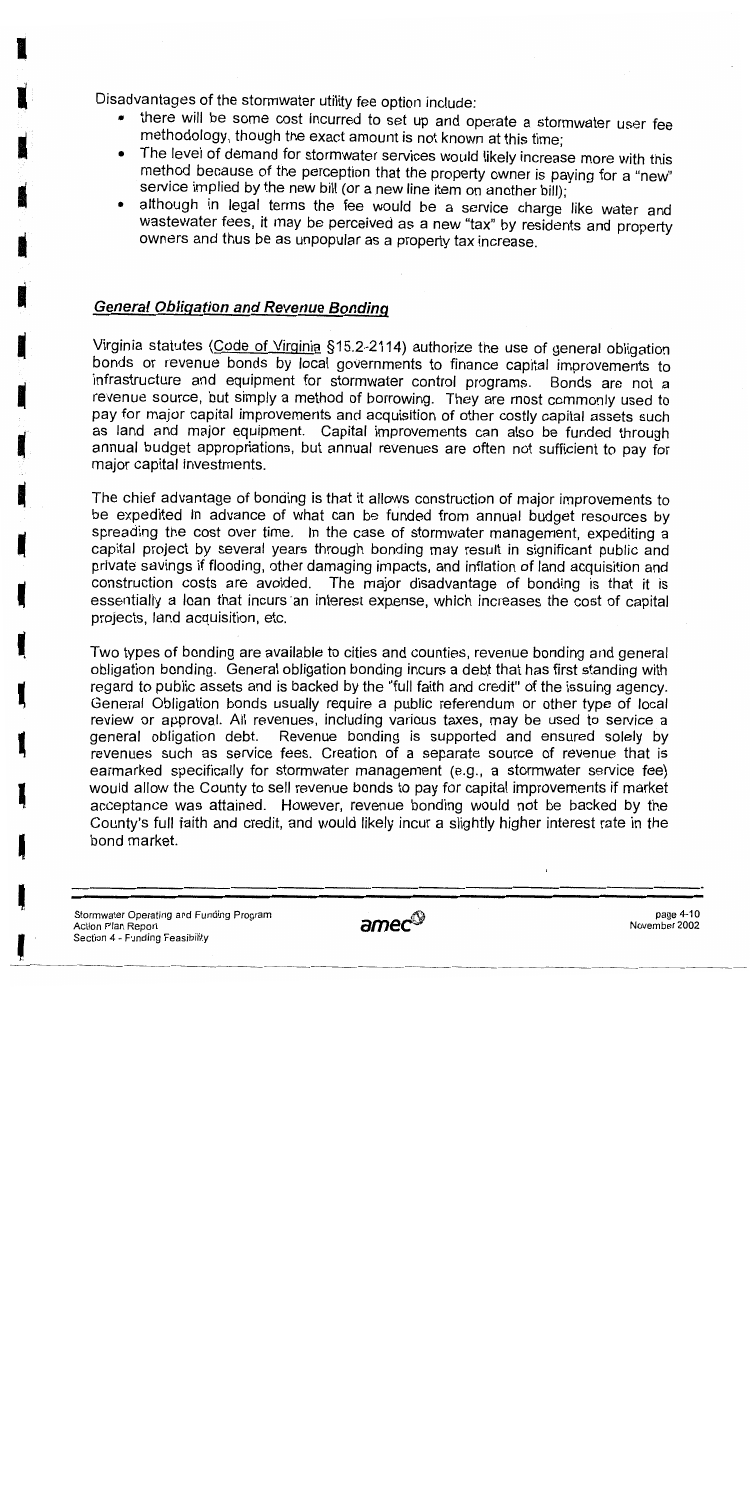Generally speaking, bonds are not intended for use as a funding mechanism for day-today operations. However, some costs can be viewed either as a capital or operating expense. The lack of a clear distinction between remedial repairs and new construction, for example, results in bonding sometimes being used for major repairs that might also be considered an operating expense. Given the stormwater priorities facing the county, the most appropriate use of revenue bonding would be for capital construction and acquisition of land and easements. The deteriorating condition of many local streams and structures suggests bonding also might be justified for stopgap remedial work.

#### **Special Service Fees**

The County has been performing special services associated with stormwater management for many years. For example, development projects have been reviewed to ensure that stormwater system controls are appropriate. Although there is no specific statutory authority for special service fees for stormwater management plan review and inspections, they could reasonably be included under the scope of a stormwater service fee rate methodology since they are clearly fees for special services.

The rationale for including such fees in a rate methodology is based on the "origin of demand for service" concept, in which costs are apportioned only among those whose needs require the service. Not all "service" provided by a stormwater management program is uniformly provided throughout a community. Some services, such as plan review and inspection, are provided only to a specific clientele. Instead of distributing the cost of such services among all service fee ratepayers, special service fees can be adopted which apply only to the parties who are served.

Fees of this type are often incidental to the performance of specific regulatory activities by the local jurisdiction; functions that are intended to protect the public health, safety, and welfare. Some of the regulatory activities may be mandated by federal and/or state requirements or as conditions of NPDES stormwater discharge or other permits. In other cases they are simply intended as a cost recovery mechanism that assigns the expense to a specific individual or group that is served. For example, special fees might be used to pay for periodic inspections of on-site stormwater systems. Experience has demonstrated that on-site stormwater detention systems tend to deteriorate rapidly after about five years. Maintenance is sometimes deferred, or alterations may be intentionally or unintentionally made to the facilities, compromising their functionality. Annual or biannual inspections may be necessary to ensure that onsite systems are properly cared for and not altered from their approved design. The cost of such inspections can be assigned to the specific property owners through special inspection fees, thus relieving the general service fee ratepayers of that cost of service.

In the County, separate fees for stormwater system plan review and inspection would provide only a small additional amount of revenue, but would enhance the equity of the

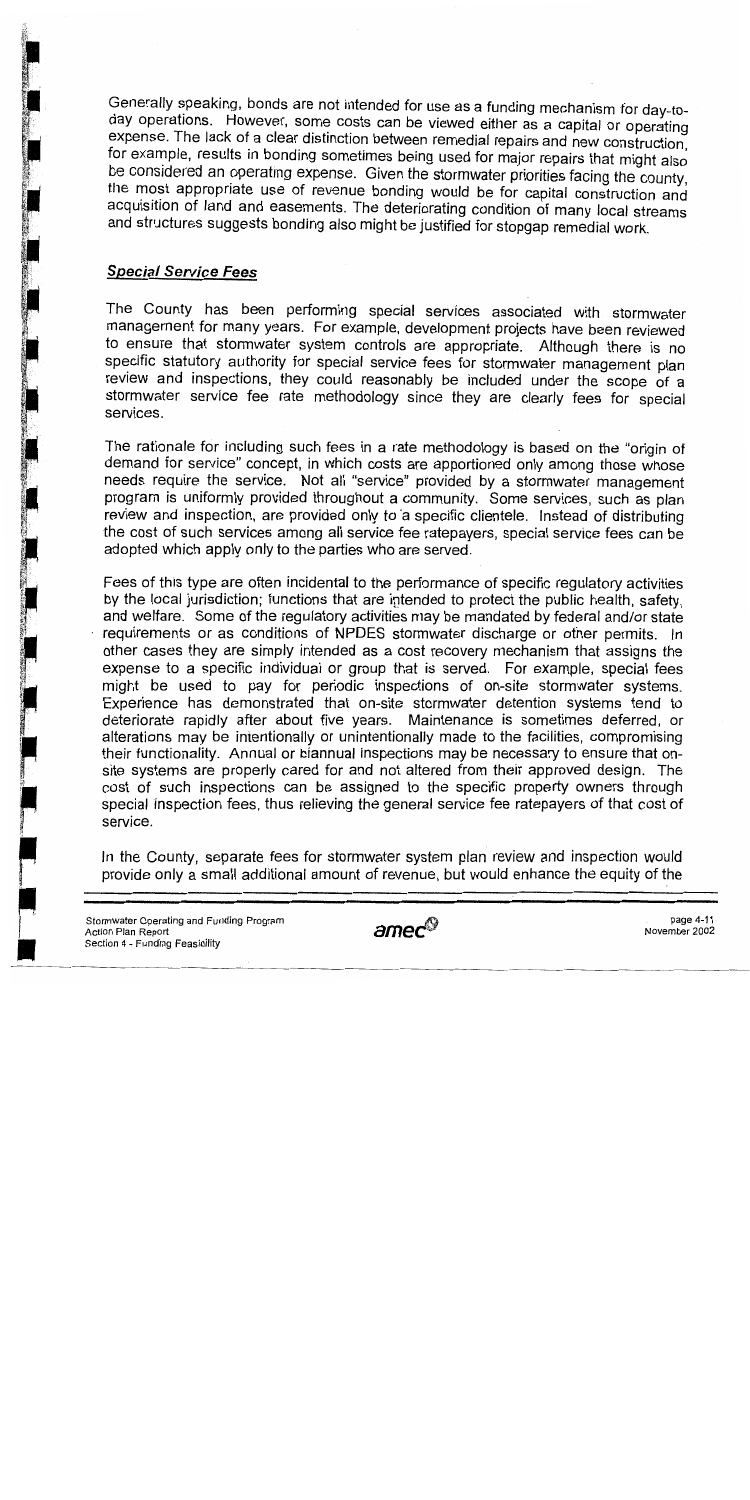cost distribution by removing the costs from service charge ratepayers and isolating them to those who require these services. Adoption of special fees to recover the costs of such functions would require that other fees associated with the same reviews or inspections also are evaluated to ensure that developers are not being charged twice for the same services. This could require adjustments in other fee schedules, and accounting changes to ensure that the special fees for stormwater plan review, inspections, etc. are allocated to a stormwater enterprise or special revenue fund.

## **System Development Charges**

System development charges are also known as capital recovery charges, capital facilities fees, utility expansion charges, and by other titles. They are frequently incorporated into stormwater and other service fee rate structures.

These capitalization charges differ from impact fees. They are usually designed to recover a fair share of the previous public investment in excess infrastructure capacity from a developer who makes use of the additional system capacity. In most cases, the excess capacity has been provided in anticipation of development projects subject to the capitalization charge. This is usually a more economical and prudent long-term system development policy than attempting to increase service capacity to meet the demands of growth on a case-by-case basis. In contrast, impact fees are intended to maintain adequate service levels in the face of new development.

There are several ways of structuring and calculating capitalization charges, including the growth-related cost allocation method, the system buy-in approach, the marginal incremental cost approach, and the value of service methodology. They differ from inlieu-of-construction fees and impact fees primarily in terms of: 1) fundamental purpose of the charges; 2) their relationship to the point in time when improvements are made versus when the charges are collected; and 3) their relationship to specific facilities which are funded through service charges. In most cases, system development charges are related solely to capital costs, as opposed to operating expenses, although some justification may exist in certain circumstances for incorporating long-term operating expense associated with system capacity into a capitalization charge.

System development charges basically provide a mechanism whereby developers participate in paying for excess capacity that was previously built into a public system in anticipation of their needs. In effect, a system development charge allows a deferral of participation in the capital cost of a facility until a property is developed and makes use of the provisional capacity. The use of such fees for stormwater management capital costs is clearly appropriate since most drainage systems in developing communities are consciously designed to provide excess capacity to accommodate future development in an economical manner.

The need for a stormwater capitalization charge is related to the basic service fee rate methodology employed. Most stormwater service fees are based on impervious area.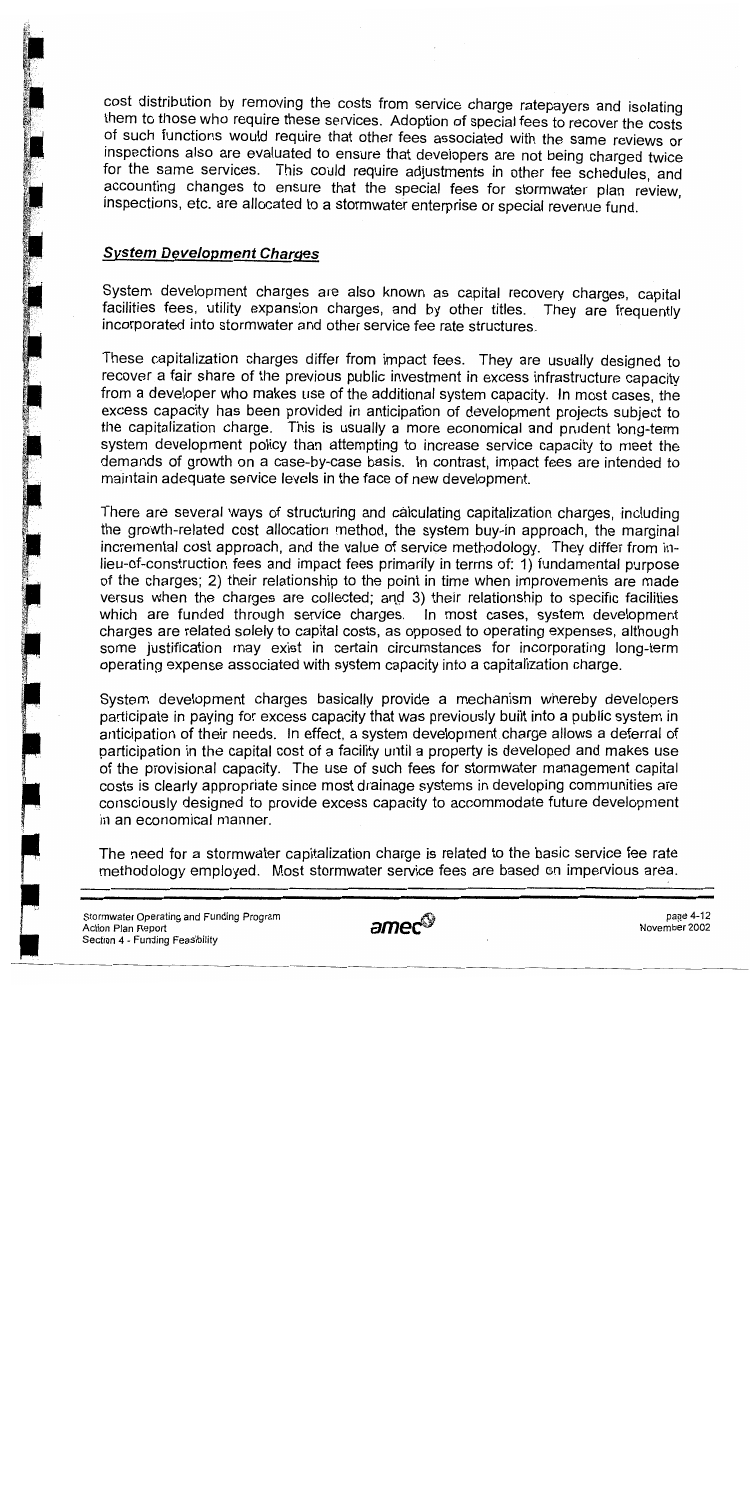The obvious result is that only developed properties are charged a service fee. Undeveloped properties do not have impervious area and therefore are not charged. However, capital facilities being funded by the service fee will normally be designed with future conditions in mind, including the impact of growth. This results in excess capacity being built into the system and paid for solely by currently developed properties under an impervious area methodology. A capitalization charge is adopted as a recapture mechanism to ensure a fair and reasonable allocation of the capital costs among all properties using the facilities over time. The calculation of a capitalization charge may also include a system depreciation factor so that a development built near the end of the useful life of a system pays only for the portion of the life cycle when it is using the capacity provided.

Some communities have adopted service fee rate methodologies which bill undeveloped as well as developed properties. This is most common when extensive major capital improvements to the systems are being funded and built and it is desirable to spread the cost as widely as possible.

## **Special Assessments**

For decades capital improvements to stormwater drainage systems in many United States communities were commonly funded through special assessments upon benefited properties. This approach evolved from historic English ditch law concepts originally conceived to pay for drainage of farmlands. The ditch law assessment concept was transferred to the United States from England along with many other local government funding practices. The assessment concept was predicated on allocating drainage costs to the farmers in proportion to the direct and special benefits they individually derived in the form of increased crop yields and grazing use. This led to assessment methodologies that were associated with the value of the enhanced use of the land rather than the demands placed on the drainage systems. In time the ditch law concept was translated into "special assessment district" funding, and was eventually applied to many other capital improvements needs.

Special assessments are typically used solely for capital projects. In many cases bonds are issued to pay the cost initially, with special assessments being used to pay all or a portion of the debt service on the bonds. Assessments are often levied over a ten to fifteen year period, with the annual payments due and payable along with ad valorem property taxes. Special assessments can also be utilized by enterprise fund accounts to localize the costs of certain capital investments.

Special assessment funding has some inherent shortcomings when applied to stormwater drainage systems in an urban setting. These have become increasingly evident in recent years as many cities and counties struggled to correct drainage system deficiencies. The chief drawback of the traditional special assessment methodology is that the distribution of costs must be proportionate with the direct and special benefit accruing to each property being assessed. The benefit must be

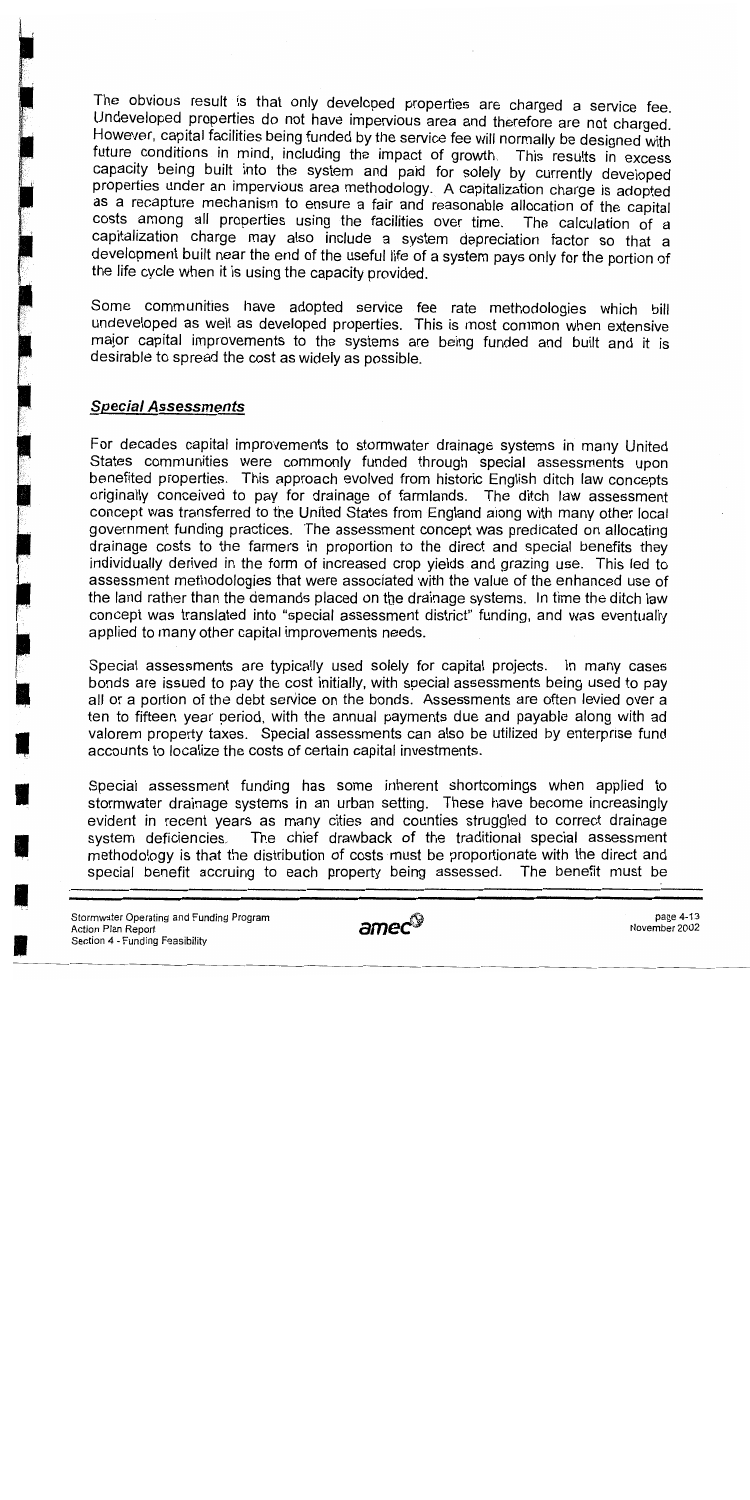definable, measurable in some economic manner, and available to the property being assessed within a practical timeframe. General benefits accruing to all properties as a result of a stormwater improvement cannot be used to justify a special assessment, for example better access and mobility along roads that are not frequently flooded.

The emerging "watershed" orientation to water resource management accentuates the limitations associated with special assessments. Increasing local government role in stormwater quality management has further eroded the usefulness of special assessment funding Demonstrating the direct and special benefit of stormwater quality management to individual properties is extremely difficult. The pressure to identify new funding methods has increased, as assessments have become less and less suitable for stormwater management programs and projects in recent years, contributing to the emergence of stormwater service fee funding.

As a result special assessments for drainage are most workable in a very localized application, for example improving a ditch or channel that directly serves a few properties or a relatively small area. Special assessments are less suitable for capital proiects that serve a wide area, and are wholly unsuited to facilities providing a general service (or benefit) to the community at large. Because of what must be done to effectively manage stormwater quantity and quality in James City County is not directly and specifically beneficial to individual properties, assessments are not workable as the prime source of funding for the stormwater management program priorities identified during this project.

The desire to localize some capital costs can be satisfied in other ways. For example, a special service fee can be adopted under a utility instead of a special assessment to isolate certain costs to a limited number of properties or persons served by a specific capital improvement or program activity. A special service fee is much more flexible than an assessment, can be applied to large areas as well as small, and does not have to meet the more rigorous tests applicable to direct and special benefit allocations. Instead, a special service fee adopted under the umbrella of general ratemaking practices must adhere to the standards generally applied to service fees. The rate methodology for a special service fee must be fair and reasonable, and the resulting fees to individual persons or properties must bear a substantial relationship to the cost of the facilities or services, but it need not consider direct and special benefit.

#### **Pro Rata Shares or Impact Fees**

Impact fees have been associated with a variety of public infrastructure components across the United States. They are often popular with existing residents who wish to see developers pay the entire cost of new capital facilities. Naturally, they are just as often highly unpopular with developers.

Impact fees are typically limited to situations in which the impact of new development on existing infrastructure systems is: 1) measurable and certain; 2) of definable

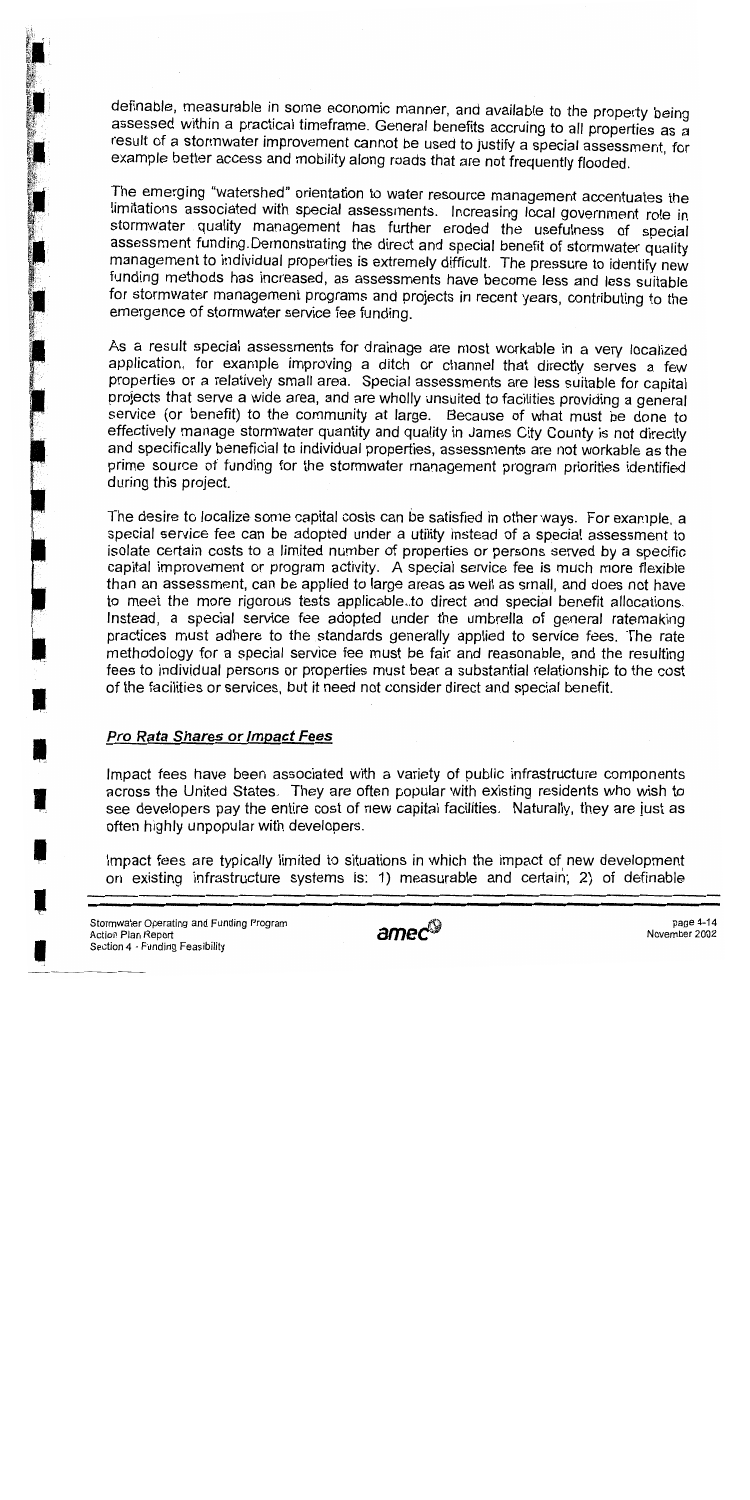geographic or systemic extent; and 3) quantifiable in terms of the incremental capital investment that will be required to maintain (not attain) an adequate service level. Impact fee revenues must also be earmarked for specific projects or uses, must be expended relatively quickly, and, if not spent for the stated purpose, must be returned to the developer.

Even though a good deal of development is taking place in the County, most of it cannot be reliably shown to demand additional service capacity exceeding that which would be provided by an adequate stormwater system if one was in place. The County simply does not have the engineering analyses and master plans to support such a position Countywide. An impact fee would therefore generate minimal revenue and place burdensome administrative demands on the County to manage and track the use of the funds.

By nature, impact fees are most appropriate in areas that are undergoing significant Under the Code of Virginia (§ 15.2-2243), an equivalent funding development. mechanism is defined as pro rata shares. The Virginia enabling legislation specifically includes drainage work for the protection of water quality as one of the permissible uses.

#### **In-lieu-of-construction Fees**

In-lieu-of-construction fees could conceivably be adopted under home rule authority as one element of a comprehensive stormwater service fee rate methodology. In-lieu-ofconstruction fees are typically a substitute for requiring on-site solutions even though an on-site system would work. For example, the impact of a shopping center on stormwater runoff could be solved by requiring an on-site detention system or by building an off-site regional facility that is paid for in part through in-lieu-of-construction fees.

The need for in-lieu-of-construction fees for stormwater management stems from problems local governments have incurred as a result of requiring on-site detention systems on numerous residential subdivisions and commercial properties. Detention systems store stormwater runoff during the peak of a storm event and slowly release it afterward. In some applications they have also been shown to reduce the discharge of pollutants by allowing some settling of suspended solids to take place. However, onsite detention requirements result in small and relatively inefficient systems on private properties. Such systems tend to deteriorate rather quickly and can be easily modified or even eliminated by property owners. A proliferation of small detention facilities quickly creates an inspection and enforcement problem. Fewer large systems serving many properties would be more reliable and efficient, but on-site detention involves a private developer paying for the facility whereas the general public usually pays for regional systems.

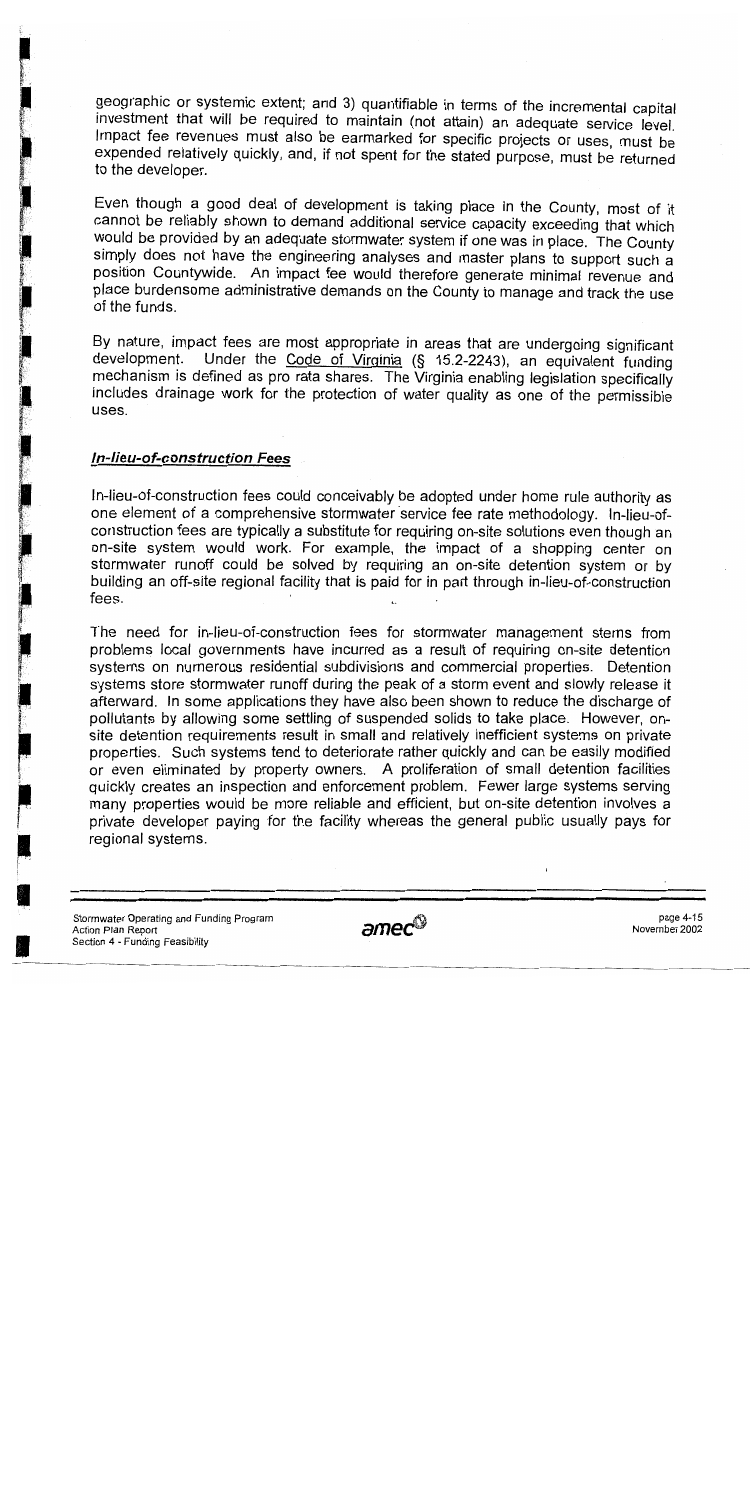An in-lieu-of-construction fee may offer a practical option that would be preferable to both developers and the County if widespread regional detention systems become an element of the long-term stormwater management plan. Developers would simply pay a fee in-lieu of building an on-site system if off-site impacts on properties immediately downstream could be avoided.

The major advantage of in-lieu-of-construction fees is that the County (and thus its taxpayers and/or service fee ratepayers) would not solely bear the capital expense for regional detention and other systems to mitigate the runoff impact created by private Developers would be required to financially participate in development projects. solutions to the impact of their projects, and the long-term regulatory problems of numerous on-site detention systems would be avoided.

The most important disadvantage of in-lieu-of-construction fees is that they rarely generate sufficient revenue to fund construction of regional detention facilities or to enlarge convevance systems. This dictates that other revenues be used to supplement the fees to build regional facilities, in a timely manner, so the taxpayers or ratepayers are burdened with the up-front cost. It is also necessary that well-refined capital improvement plans be available from which the cost of the necessary regional improvements can be determined as the basis for setting in-lieu-of-construction fees.

Given the status of watershed master planning in the County, immediate implementation of an in-lieu-of-construction fee is not practical. Further consideration of an in-lieu-of-construction fee should be deferred until a capital improvement strategy has been adopted for a majority of the county, with completion of special planning studies that identify opportunities for substituting regional facilities for on-site detention requirements and detail their anticipated cost.

# **Federal and State Funding**

The County has the necessary authority to make use of Federal and State government grants and loans that might be available to help support its stormwater management program. The only action needed is for the County Administrator to apply for and accept various grants and loans. However, there are few federal and state funding mechanisms for local stormwater management programs. Federal involvement in stormwater management (other than regulatory programs) is typically limited to advisory assistance, cooperative programs like those provided by the United States Geological Survey and the Federal Emergency Management Agency's emergency response assistance following devastating floods. As investment in watershed planning and capital improvements increases, and as stormwater quality management pursuant to the NPDES permit advances, state and federal agencies may be more practical sources of support for special purposes and projects, such as the Chesapeake Bay watershed improvements underway in Virginia.

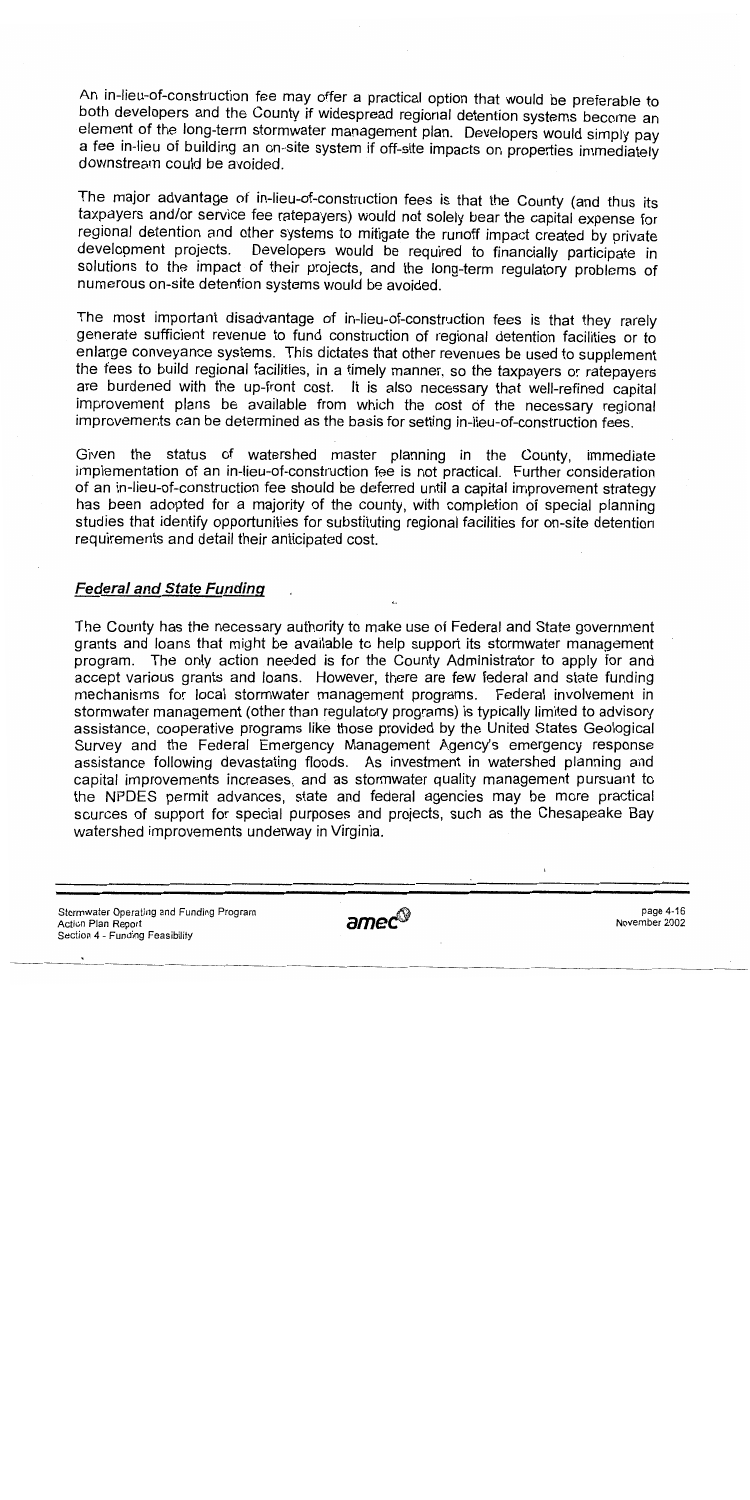# **CONCLUSIONS**

This feasibility assessment indicates that a stormwater service fee offers more flexible. stable, and equitable long-term stormwater management funding for the county than any other option. Clearly, a service fee has several significant advantages over other funding options. It is highly flexible, offers the prospect of stable funding over time, allows restrictive dedication of the revenues to stormwater management only, and enables elected officials to craft an equitable distribution of costs through a service fee rate design. A service fee rate structure can allocate costs based on the demands placed on the systems and programs instead of property value or other factors unrelated to stormwater service needs. Service fee revenues can be blended with revenues from other sources to enhance both the equity and adequacy of funding.

Regardless of the institutional mechanism employed to implement a service fee, it is the only approach that appears to be capable of generating sufficient revenue to meet the program priorities consistently over many years. However, whether a service fee is feasible involves other considerations. A stormwater service fee will be feasible in James City County only if it: 1) results in a technically equitable allocation of costs that is understandable to the general public; 2) ensures that the revenue is dedicated solely and specifically to stormwater management; and, 3) is packaged and presented to the community in a way that makes sense.

Flexibility is particularly important in the County's situation. The stormwater management needs will change dramatically over the next few years, and the ability for funding to change with needs is critically important. The County made need to take over maintenance of new facilities, and water quality mandates will come into play in 2003 under an NPDES permit. A service fee rate methodology can be periodically adjusted in concert with major transitions in programs and priorities. Other funding methods can be blended with a service fee, either as part of a rate structure or independently. Other funding methods differ in their suitability for capital, operating. regulatory, and other types of costs, whereas stormwater service fees can be used for virtually any operating, non-operating, or capital expense. The revenue stream created by a service fee may also allow revenue bonding for major capital investments, enabling the county to expedite major improvements to the stormwater program without encumbering its general obligation bonding capacity.

The General Fund, with revenue generated by a variety of taxes and other mechanisms, clearly has sufficient total revenue capacity. However, it must also support numerous other services that do not lend themselves to utility funding, for example school funding and public safety services. Service fee funding, based on financing decisions, could relieve the demands stormwater management places on the General Fund

Under a dedicated, enterprise fund, a service fee also allows earmarking of revenues strictly for stormwater management, thus improving accountability. Money not spent in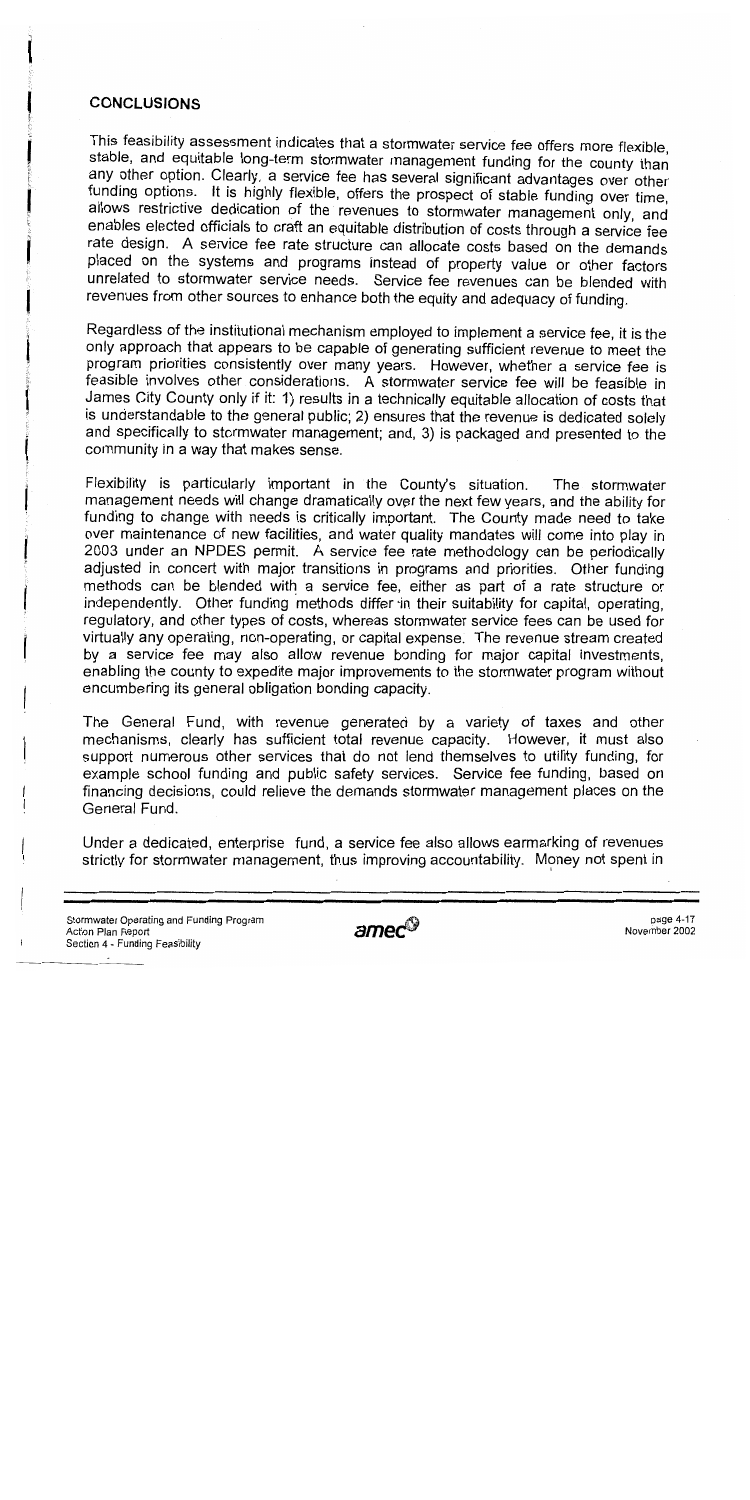one fiscal year carries over into the following year and cannot be diverted to other uses. This encourages stewardship of the financial resources.

The major disadvantages of a service fee are that it costs money to implement and that new fees have the potential to be politically unpopular. The cost of fully implementing a service fee is expected to be in the \$200,000 to \$400,000 range (beyond completion of the current feasibility analysis). Political acceptance is more difficult to forecast. Public reaction to stormwater service fees elsewhere has ranged from very positive to very negative. A program and funding strategy that offers a realistic prospect of protecting valuable resources will have to be communicated convincingly to gain public support.

If the County chooses to establish a stormwater service fee it will have to address both institutional and funding issues. One or more ordinances will have to be drafted and adopted. The experiences of other cities and counties suggest that an intensive public information effort should be conducted to explain the stormwater service fee concept to the community.

A dedicated stormwater fund could be in place as early as December 2003, as an independent enterprise fund. The schedule would depend on many decisions yet to be made, including service fee rate design. By fiscal year 2005, a stormwater service fee could assume some stormwater management costs. It could also reduce General Fund appropriations for stormwater management, depending on how the Board of Supervisors might choose to meld service fee and other revenues to pay for stormwater management. In the interim, an interfund loan could be made to the stormwater enterprise fund, with repayment from future service fee revenues. Repayment would depend upon revenues, expenses, and repayment schedule.

#### **RECOMMENDATION**

It is recommended that the County initiate the implementation of a stormwater utility by adopting an ordinance to establish the enterprise fund. This should be done as soon as possible to provide the County with the greatest flexibility in funding the cost of service. program development and rate analysis needed to establish the rate structure and fees. The funding for this work can be borrowed from the General Fund and repaid through the collection of service fees. In addition, it establishes the utility as a viable entity that can borrow monies and own assets.